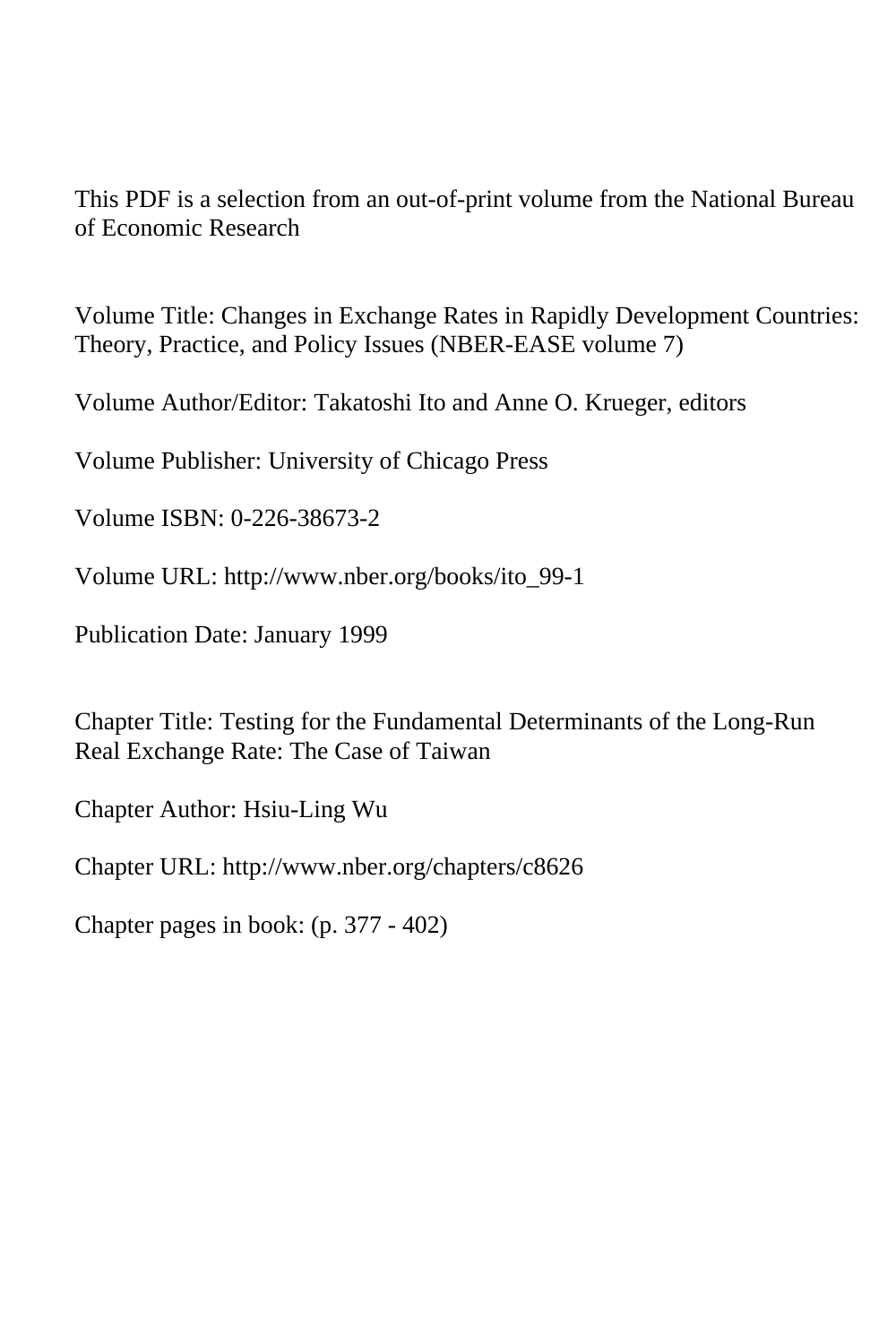# 14 Testing for the Fundamental Determinants of the Long-Run Real Exchange Rate: The Case of Taiwan

Hsiu-Ling Wu

### **14.1 Introduction**

The real exchange rate between two countries' currencies has been recognized as a key measure of the prices **of** foreign goods relative to domestic goods in those countries. Since the real exchange rate reveals the relative competitiveness of exported goods from the two economies, it is desirable to characterize the behavior of the real exchange rate and test for its fundamental determinants.

The behavior of the real exchange rate is intimately related to the behavior of deviations from purchasing power parity (PPP). According to PPP theory, nominal exchange rates adjust to offset changes in relative prices, so the real exchange rate should remain at a constant value. However, there is widespread agreement that substantial deviations from PPP have occurred since the abandonment of the Bretton Woods system.' That is, there is no equilibrium value to which the real exchange rate tends to return. In empirical tests, many authors indeed cannot reject the hypothesis that real exchange rates follow a random walk process (see, e.g., Frenkel 1981; Hakkio 1986; Mark 1990). Thus changes in the real exchange rate are considered permanent. Some kinds of real disturbances are believed to upset the relationship between the nominal exchange

Hsiu-Ling **Wu** is an associate research fellow of the Chung-Hua Institution for Economic Research.

The author thanks Yueh-Fang Ho for research assistance and Nancy Zigmund for editorial improvements.

**1.** There are two versions of PPP theory, absolute PPP and relative PPP. Absolute PPP theory, which relies on the law of one price, states that the general level of prices, when converted to a common currency, will be the same in every country  $(P = E P^*)$ . Absolute PPP holds only if two price levels are computed in the same way as weighted tradable prices in a competitive world market with no transportation costs or trade barriers. Therefore, absolute PPP can hardly be expected to hold in the real world. Relative PPP theory says that the rate of change in the nominal exchange rate is equal to the domestic inflation rate minus the foreign inflation rate. The validity of relative PPP is often tested by implementing the regression analysis of  $\ln P = \ln E + \ln P^* + e$ .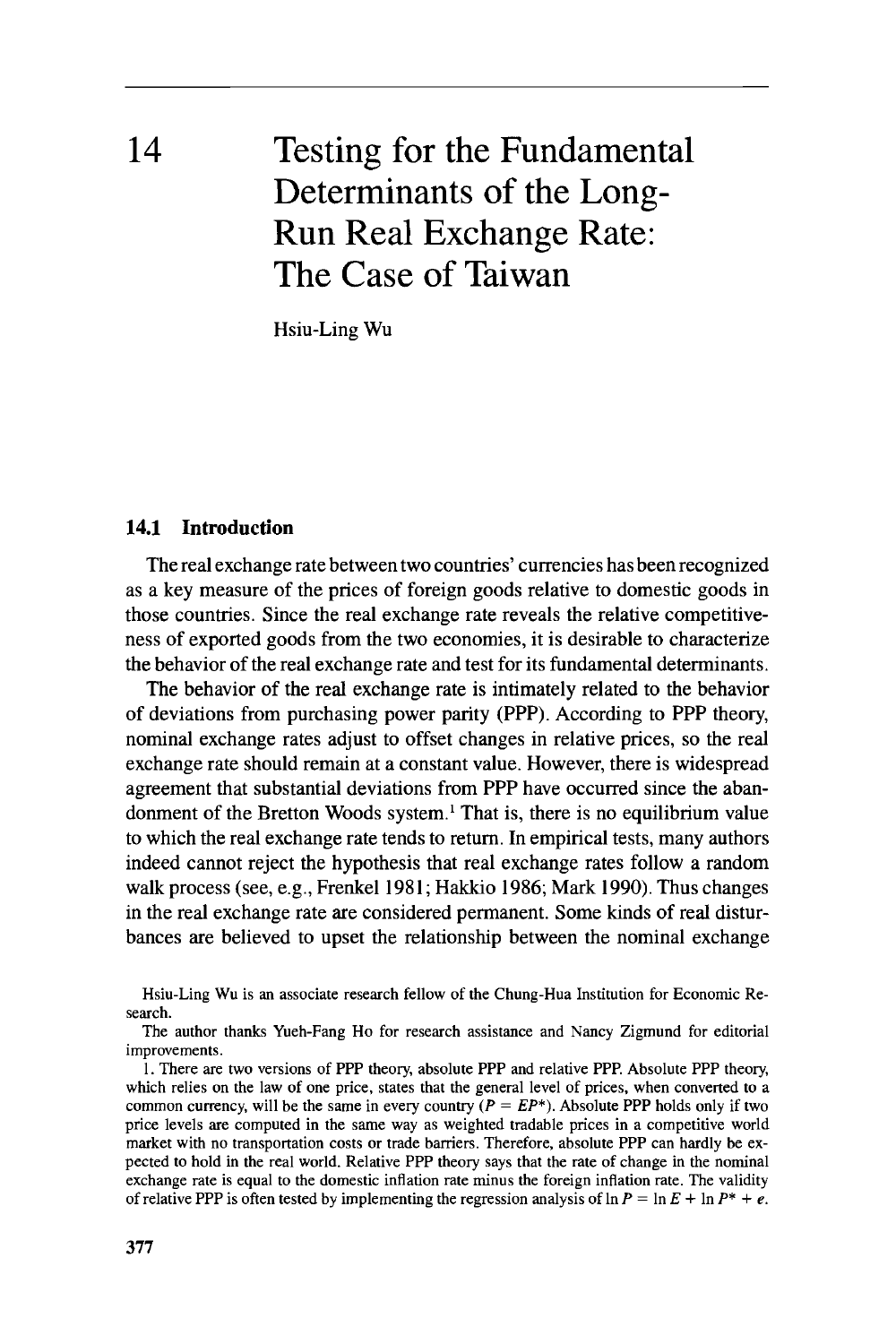rate and relative price levels as postulated by PPP so that the behavior of real exchange rates is found to be inconsistent with PPP.

To assess the fundamental factors determining the behavior of the real exchange rate, a number of studies have considered productivity differentials between the nontraded and traded sectors of economies as a prime cause of permanent changes in the real exchange rate. According to Balassa (1964), if productivity in the domestic traded goods sector grows more rapidly than productivity in the nontraded goods sector, under the assumption of equalization in wages across sectors, the relative price between traded and nontraded goods has to fall. Since the prices of traded goods are equalized between countries through international arbitrage, the general price level will rise at home. It follows that the real exchange rate will appreciate. Hsieh's (1982) work uses time-series data for Germany and Japan versus their respective major trading partners to study the relationship between movements in real exchange rates and productivity growth differentials in the traded and nontraded sectors. His study has provided strong evidence supporting the idea that productivity differentials are useful in explaining the movements in real exchange rates.

Marston (1987) investigated the effects of productivity growth differentials between the United States and Japan on alternative real exchange rates between the yen and dollar. Since real exchange rates based on alternative price series can diverge when there are shifts in supply factors within a country, Marston considered different expressions of real exchange rates to evaluate the relative competitiveness of the two economies. For instance, from 1973 to 1983 the yen appreciated in terms of the GDP deflator by 0.3 percent, while the real exchange rate expressed in terms of the GDP deflator for traded goods alone depreciated 26.7 percent. This result suggests that real exchange rates based on different price indexes may lead to very different conclusions. Thus it is desirable to find out what can account for the divergence between two real exchange rate series. According to Marston, the differential movement between any two real exchange rates results from relative unit labor cost changes in traded sectors at home and in the foreign country and unit labor cost changes in traded sectors of each country relative to the nontraded sectors. Since sectoral wage trends are similar in the United States and Japan, it is relative productivity movements in traded and nontraded sectors that explain the difference of movements in real exchange rates.

In the real world, it is observed that during the 1973-1983 period, productivity growth in the Japanese traded sector was 73.2 percent greater than in the nontraded sector, and productivity in the U.S. traded sector grew only 13.2 percent faster than in its nontraded sector. The markedly higher productivity growth differential together with the lack of any substantial decline in nominal wages in the United States, therefore, reduced the relative competitiveness of U.S. exports.

The empirical purpose of this article is to investigate the factors that deter-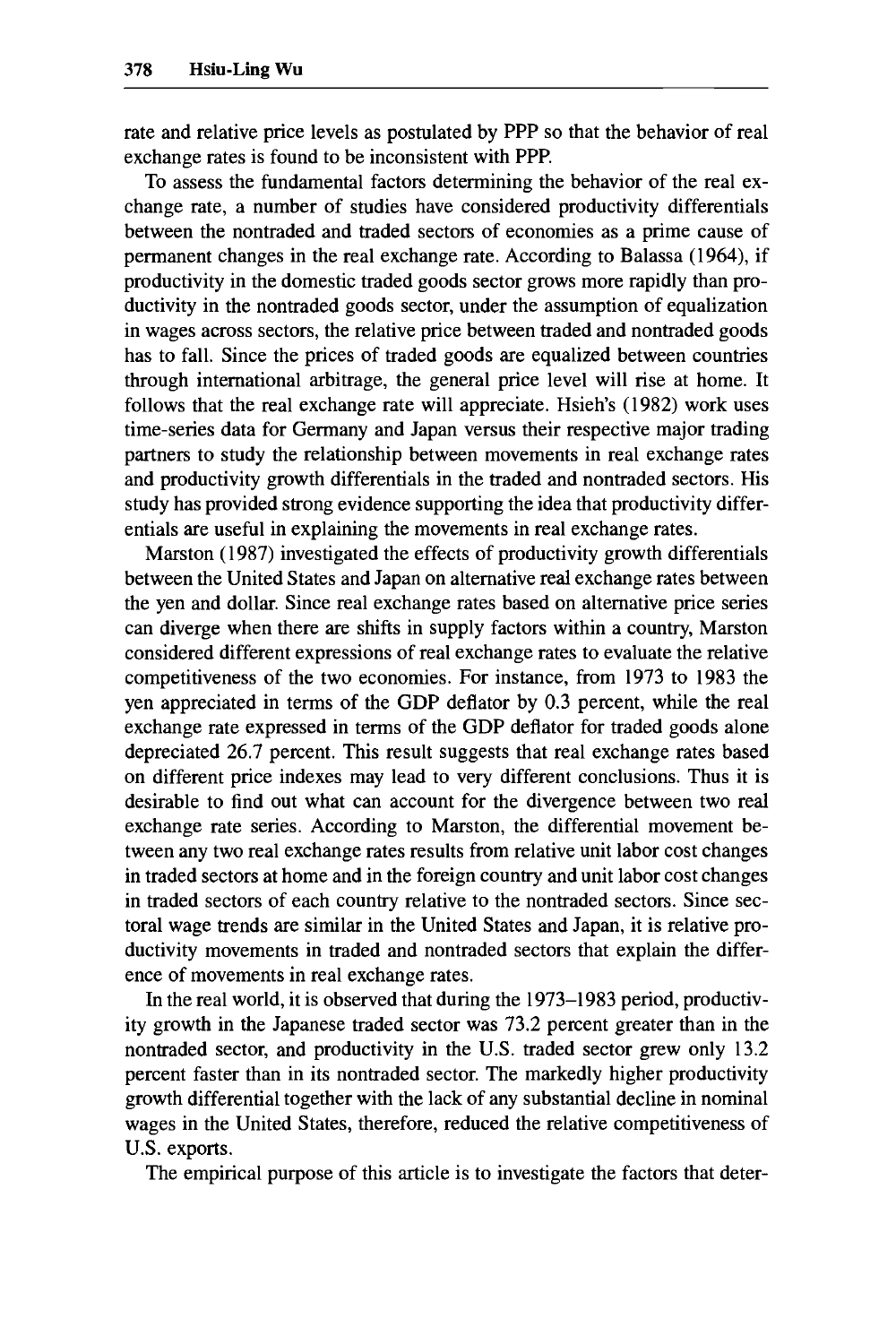mine long-run movements of the real exchange rate of the New Taiwan (NT) dollar against the U.S. dollar. Recent developments in time-series analysis have provided new ways of analyzing the long-run relationships for our purpose. In particular, the theory of cointegration provides a means of establishing whether a long-run relationship exists between economic variables. Since testing for cointegration among economic variables seems to have become a standard method of assessing the empirical support for the equilibrium of economic behavior, we wish to test the behavior of the real exchange rate by applying the principle of cointegration. This paper is not limited to a test of the theory of PPP. It will also test for the role of the fundamental factor---productivity-that has been identified in several papers as determining movements in real exchange rates.

The organization of the article is as follows. In section 14.2 I give an introduction to the evolution of exchange rate management in Taiwan. In section 14.3 the movements of real exchange rates, nominal exchange rates, and relative price levels are briefly discussed. In section 14.4 analysis using cointegration approaches is discussed. Section 14.5 tests for the long-run properties of real exchange rate movements. In section 14.6 **I** evaluate the effects of changes in nominal exchange rates and in foreign and domestic price levels on the real exchange rate. In section 14.7 **I** look into the relationship between real exchange rate change and relative productivity growth of traded and nontraded sectors. Section 14.8 summarizes the overall findings of the paper.

### **14.2 The Evolution of Exchange Rate Management in Taiwan**

Before January 1979, the NT dollar was tied to the **U.S.** dollar. This was primarily because the United States was Taiwan's most important trading partner and most Taiwanese international contracts were denominated in U.S. dollars. The pegging system helped reduce exporters' uncertainties in international trade. However, the system had some drawbacks. It was commonly recognized that the domestic economy would become more vulnerable to external disturbances. For instance, Taiwanese exports would be less competitive in the **U.S.** market as the **U.S.** dollar soared against other currencies.

With the promulgation of the revised Foreign Exchange Regulation, a foreign exchange market was established on 1 February 1979, and a managed floating rate system was introduced in Taiwan. When the new exchange rate system was adopted, the exchange rate of the NT dollar against the U.S. dollar was at first fixed by an ad hoc committee comprising five representatives from five appointed banks<sup>2</sup> and one representative from the central bank. From

<sup>2.</sup> They are the Bank of Taiwan, the International Commercial Bank of China, the First Commercial Bank of Taiwan, the Chang-Hwa Commercial Bank of Taiwan, and the Hwa-nan Commercial Bank.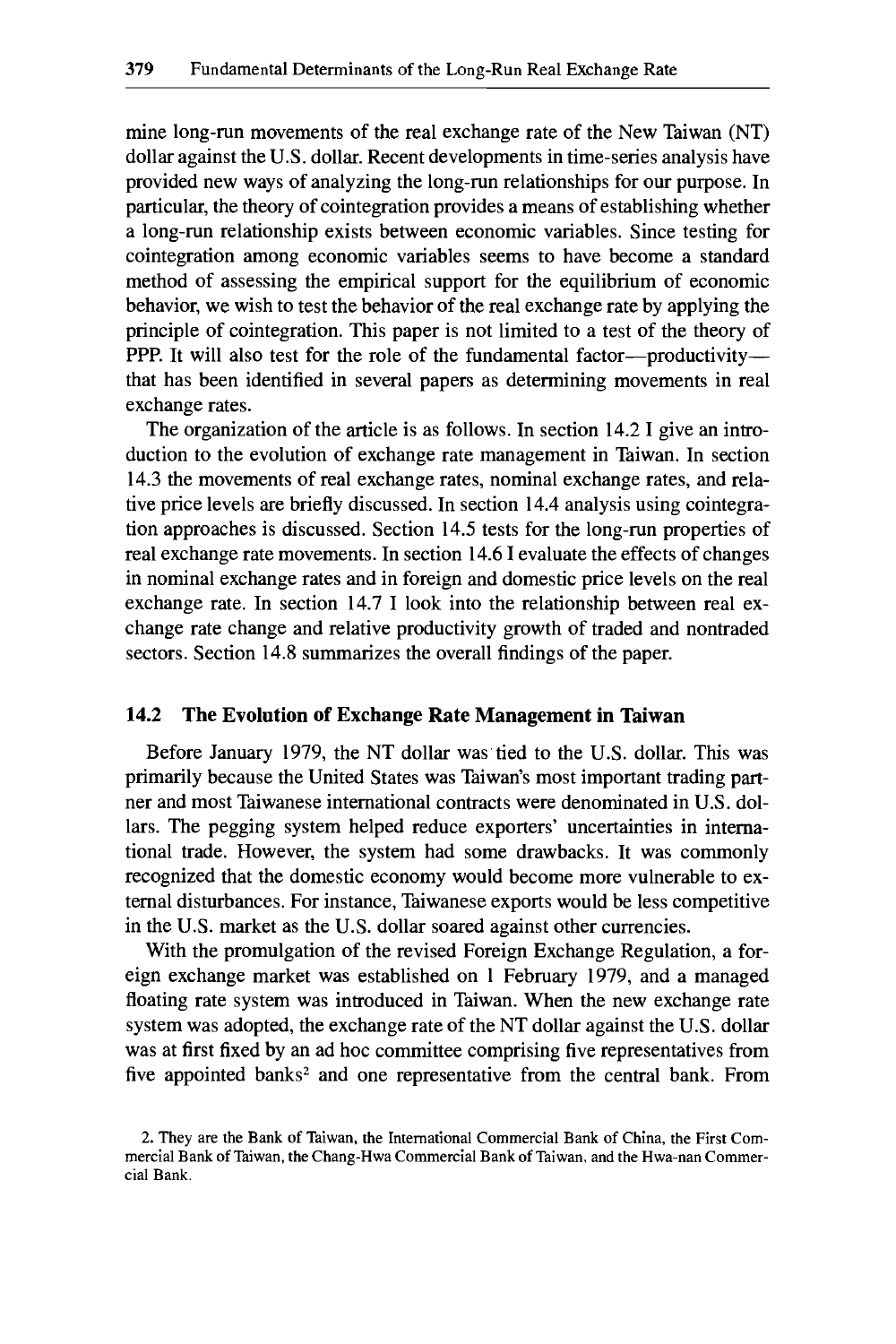March 1980, the central bank delegated the other members of the committee to fix the daily spot and forward exchange rates. The ad hoc committee took into account the demand and supply of foreign exchange as well as the real effective exchange rate index of the NT dollar when fixing the spot rate of the NT dollar against the U.S. dollar.<sup>3</sup>

After trial and error, the mechanism for exchange rate determination evolved in 1982 into a form that was based on the weighted average rate of interbank transactions in U.S. dollars on the previous business day.<sup>4</sup> Daily fluctuations of the interbank rate have only been allowed to float within a 2.25 percent range from the weighted average rates on all interbank currency exchange transactions, which were established daily by the five representatives from the ad hoc committee. To maintain an orderly foreign exchange market, the central bank also intervened on many occasions by buying and selling the **U.S.** dollar in the interbank market.

**As** was widely noticed, because of the huge trade surplus and the considerable influx of private short-term capital, the supply of foreign exchange far exceeded the demand in Taiwan during the **mid-1980s.** As a result, the exchange rate of the NT dollar against the **U.S.** dollar appreciated steadily from 1986 to 1989. The NT dollar appreciated against the **U.S.** dollar by 12.25 percent over 1986, 24.34 percent over 1987, 1.35 percent over 1988, and 7.13 percent over 1989. During this period, the central bank's intervention in the foreign exchange rate involved direct buying and selling of foreign exchange in the interbank market to stabilize wide fluctuations in the value of the NT dollar that otherwise have would occurred, since officials at the central bank believe that the exchange rate should be adjusted in a smooth way rather than in substantial one-shot appreciations. This intervention, however, has two additional effects. First, it raises the level of foreign exchange reserves. Second, it generates an expansionary effect on the local money supply. Hence, the central bank has introduced a series of measures to liberalize foreign exchange controls since 1986 to address the external disequilibrium. It has also applied other policies, such as increasing reserve requirements for savings deposits and issuing bonds and treasury bills to banks to limit credit expansion.

In addition to liberalizing Taiwanese capital controls, the central bank also changed the foreign exchange rate trading system in 1989 to accelerate economic liberalization and internationalization in Taiwan. The bank abolished the former system, which used the weighted average rate of interbank transac-

**4. Taiwan has mechanisms for managing exchange rates in both the interbank and customerbank foreign exchange markets. The interbank market consists of foreign exchange transactions between banks. Customer-bank transactions refer to individuals changing currency with a designated foreign exchange bank. It is the interbank market that has played a pivotal role in setting exchange rates.** 

**<sup>3.</sup> E.g., the devaluation of the NT dollar against the U.S. dollar by 4.63 percent in August 1981 was to make up for the loss of competitiveness resulting from real effective overvaluation since the U.S. dollar was strengthening against other currencies.**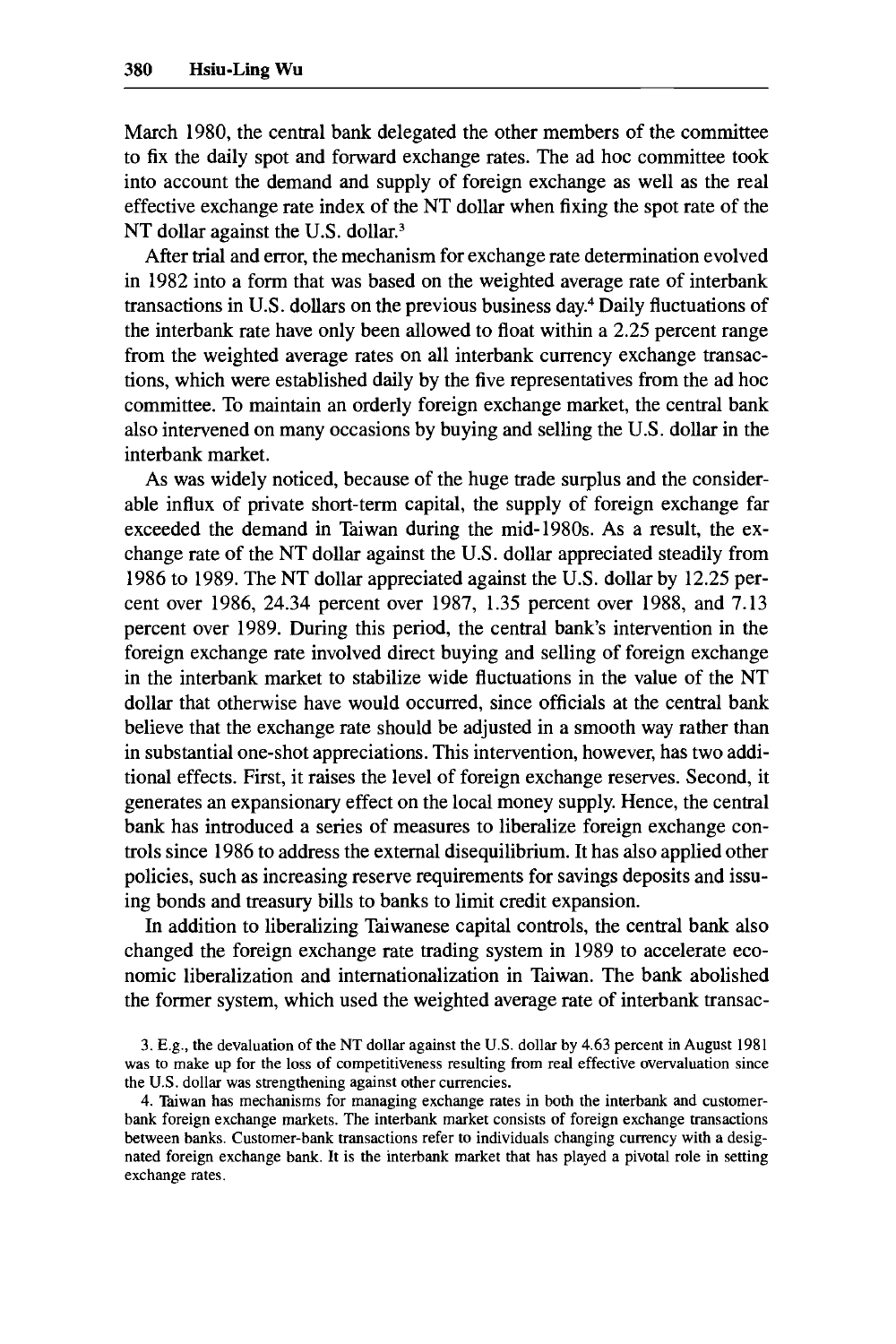tions as the central rate on the next business day and had set limits on daily fluctuations. According to the central bank, after some additional modifications are made, the structure of the foreign exchange market in Taiwan will be more complete and concrete, since its operating methods will be similar to those prevailing in developed countries. This should make the exchange rate for the NT dollar more flexible. and it will reflect its actual value in the market.

### **14.3 The Movements of the Real Exchange Rate**

Exchange rate changes can be measured in nominal or real terms. A measure in real terms against one currency provides a better measure of relative competitiveness than do measures in nominal terms. Consider the real exchange rate  $(R)$  defined in terms of nominal exchange rate  $(E)$  adjusted for relative price levels  $(P^*/P)$ , that is,  $R = EP^*/P$ . In our case, the nominal exchange rate is defined as the NT dollar price of U.S.\$1, so that an increase in  $E$  indicates a depreciation of the NT dollar; the asterisk denotes the foreign (U.S.) economy. A rise in real exchange rate (i.e., a real depreciation of the NT dollar) corresponds to a fall in the purchasing power of domestic currency for foreign products. This change in relative purchasing power occurs because the NT dollar prices of U.S. products rise relative to those of Taiwanese products.

Figure 14.1 shows the fluctuations of the nominal exchange rate, relative price level, and real exchange rate between 1985 and 1995. The nominal exchange rate appreciated by 34.35 percent from 1985 to 1989. This was matched by a 22.16 percent real appreciation during the same period. Thus it seems that both nominal exchange rate appreciation and inflation differentials between domestic and foreign countries were responsible for changes in real exchange rates, though the real exchange rate movements were mainly caused by the nominal appreciation of the NT dollar during the 1985-89 period. The upward movements of the relative price level offset some effects of the nominal appreciation of the NT dollar against the U.S. dollar, so that the magnitude of real appreciation was smaller than that of the nominal exchange rates.

As shown in figure 14.1, the nominal exchange rate started to fluctuate in a more stable range between NT\$27.5/U.S.\$1 and NT\$25.5/U.S.\$1 since 1989. During the same period, fluctuations of the real exchange rate were also not as volatile as in the 1985-89 period. However, during the period 1989-95, it appeared that real exchange rate movements were dominated more by inflation differentials between Taiwan and the United States than by nominal exchange rate changes. Hence, in the following sections I will evaluate aspects of real exchange rate behavior by analyzing (1) the extent to which real exchange rates revert, in the long run, to PPP, (2) the persistent effect of a nominal exchange rate and domestic and foreign price level adjustment on the real exchange rate, and (3) the equilibrium relationship between the real exchange rate and differentials of productivity growth between traded and nontraded goods.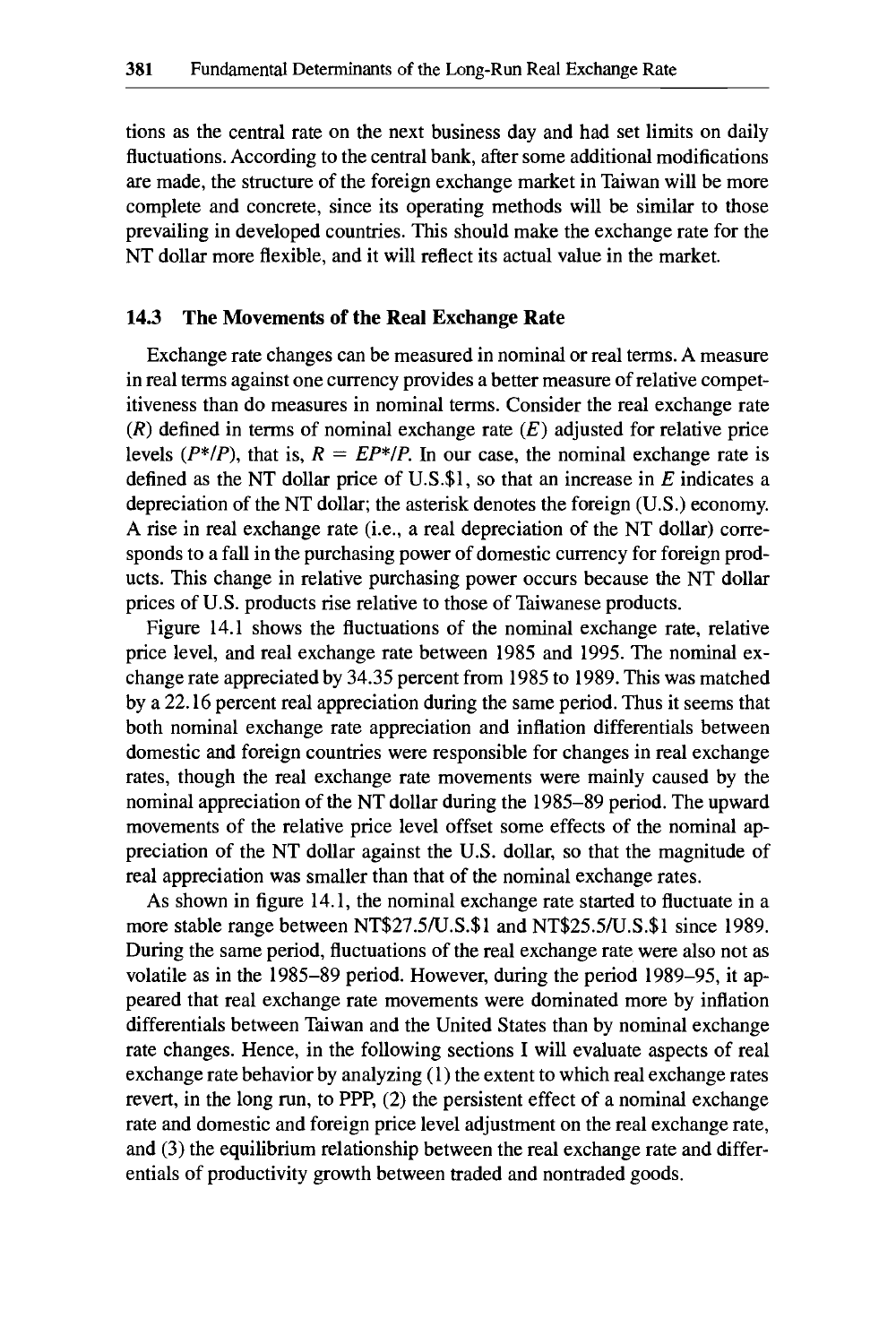

**Fig. 14.1 Nominal exchange rate, real exchange rate, and relative price level between U.S. and NT dollars** 

### **14.4 Vector Autoregressive Modeling and the Cointegration Approach**

This section discusses the cointegration approach, which provides not only an estimation methodology but also explicit procedures for testing a long-run relationship among variables that is suggested by economic theory.

According to the Granger representation theorem, if a  $p \times 1$  vector,  $X_i$ , generated by  $(1 - L)X = d + c(L)e$ , is cointegrated, then there exists a vector autoregression (VAR), an error correction, as well as a moving average representation of *X,* (see Engle and Granger 1987). A set of variables, *X,,* that is cointegrated indicates the existence of long-run equilibrium relationships among economic variables. That is, though each series may be nonstationary, there may exist stationary linear combinations of the variables. The basic idea is that individual economic time-series variables wander considerably, but certain linear combinations of the series do not move too far apart from each other. In economic terms, there is a long-run relationship among the variables.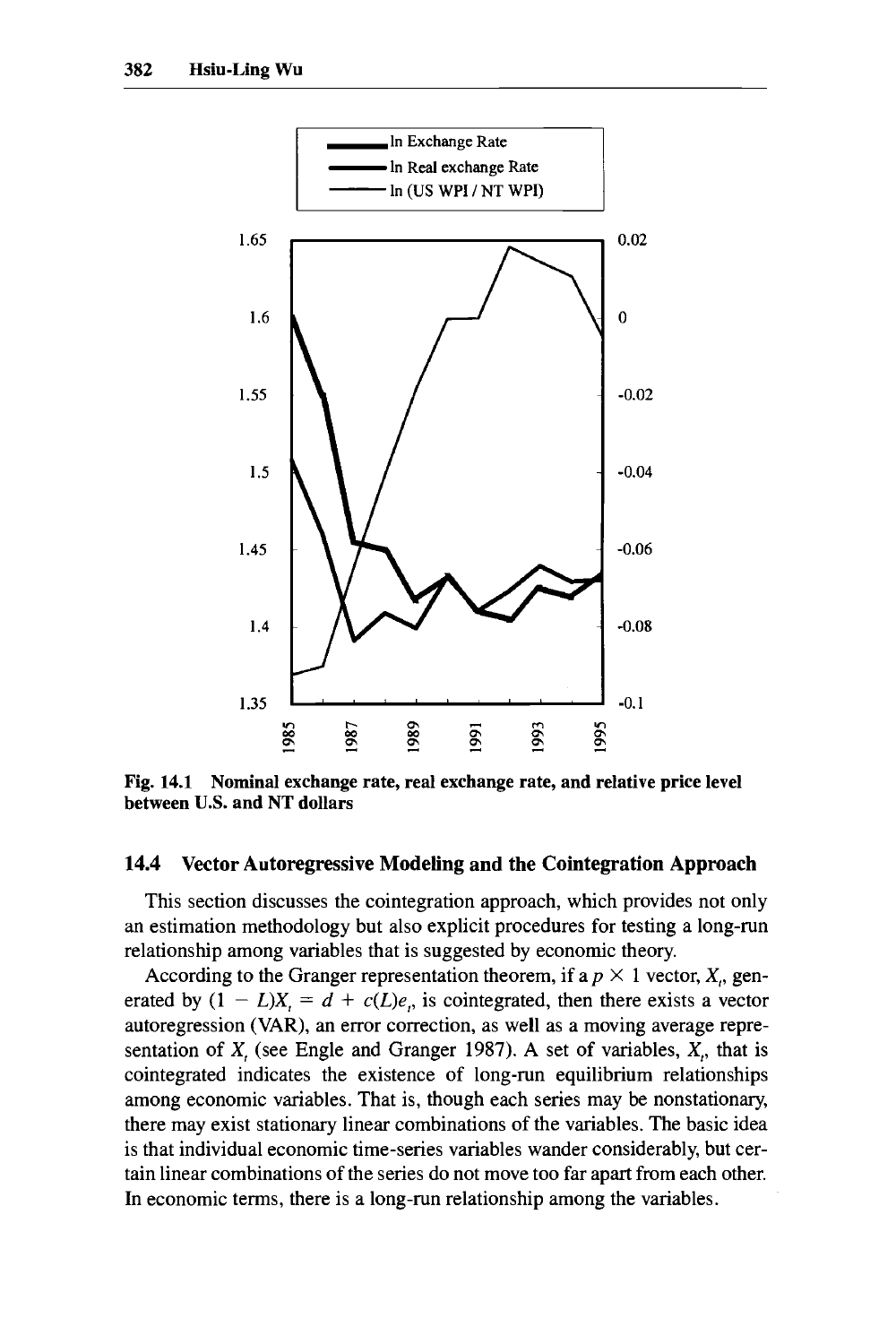The most common test for cointegration is the two-step procedure of Engle and Granger (1987), which performs the tests in a univariate setup. The first step is to fit the cointegrating regression, which is the ordinary least squares estimation of the static model. Second, a unit root test is conducted on the estimated residuals. To test for cointegration is just to test for the presence of a unit root in the residuals of the cointegrating regression. If the null of a unit root is rejected, then the null of no cointegration is also rejected. However, the long-run parameter of the cointegrating vector estimated from this approach can be severely biased in finite samples. An improved procedure for testing for cointegration, allowing for more than one cointegration vector, is suggested in Johansen (1988) and Johansen and Juselius (1990).

Following Johansen and Juselius (1990), let the  $p$  variables under scrutiny follow a vector autoregression of order  $k$  (VAR $(k)$ ) as below:

$$
X_{t} = \mu + \Pi_{1} X_{t-1} + \cdots + \Pi_{k} X_{t-k} + \varepsilon_{t}, \quad t = 1, \ldots, T,
$$

where  $\varepsilon_1, \ldots, \varepsilon_t$  are innovations of this process and are assumed to be drawn from a p-dimensional i.i.d. Gaussian distribution with covariance  $\Gamma$  and  $X_{-k+1}$ ,  $\ldots$ ,  $X_0$  are fixed. Let  $\Delta$  represent the first-difference operator. The equation can be reparameterized into the equivalent form presented below:

$$
\Delta X_t = \mu + \Pi X_{t-k} + \sum_{i=1}^{k-1} I_i \Delta X_{t-i} + \varepsilon_t, \qquad t = 1, 2, 3, \ldots,
$$

where

$$
I_i = -I + \sum_{j=1}^i \Pi_j, \qquad i = 1, \ldots, k-1, \quad \Pi = I + \sum_{j=1}^k \Pi_j.
$$

The coefficient matrix  $\Pi$  contains information about the long-run relationship among the variables. Since  $\varepsilon$ , is stationary, the number of ranks for matrix  $\Pi$ determines how many linear combinations of  $X$ , are stationary. If  $0 <$  rank  $(\Pi) = r \leq p$ , there exist *r* cointegrating vectors that make the linear combinations of *X*, stationary. In that case,  $\Pi$  can be factored as  $\alpha\beta'$ , with  $\alpha$  and  $\beta$ being matrices.  $\beta$  is a cointegrating vector that has the property that  $\beta' X$ , is stationary even though *X*, itself is nonstationary;  $\alpha$  then contains the adjustment parameters.

Based on the unrestricted estimation that is parameterized in terms of level and differences, Johansen (1988) proposed likelihood ratio statistics for testing the number of cointegrating vectors. First, we must solve for the eigenvalues of

$$
|\lambda S_{kk} - S_{k0} S_{00}^{-1} S_{0k}| = 0,
$$

where  $S_{00}$  is the moment matrix of the residuals from the ordinary least squares regression of  $\Delta X$ , on  $\Delta X$ <sub>t-1</sub>, ...,  $\Delta X$ <sub>t-k+1</sub>;  $S_{kk}$  is the residual moment matrix from the ordinary least squares regression of  $\Delta X_{i-k}$  on  $\Delta X_{i-k+1}$ ,  $\ldots, \Delta X_{i-k+1}$ ; and  $S_{0k}$  is the cross-product moment matrix. The cointegrating vector,  $\beta$ , is solved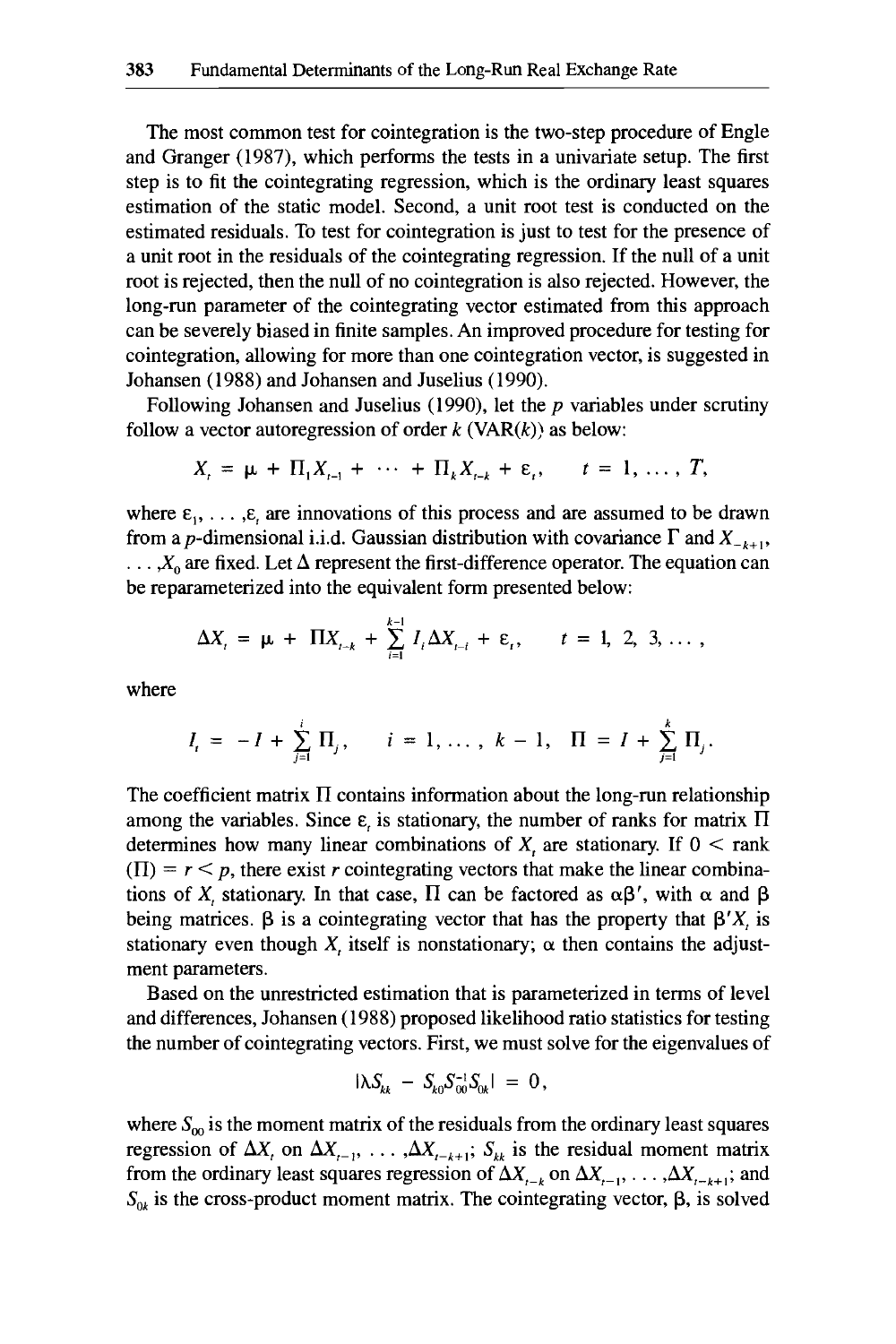out as the eigenvectors associated with the *r* largest statistically significant eigenvalues are derived using two test statistics, "maximum eigenvalue statistics" and "trace statistics." The first statistic tests the hypothesis that there are  $r = s$  cointegrating vectors against the alternative of  $r = s + 1$  by calculating the maximum likelihood test statistics as  $-T \ln(1 - \lambda_{s+1})$ , where *T* is the sample size and  $\lambda_{s+1}$  is an estimated eigenvalue. The second statistic tests the hypothesis that there exist at most *r* cointegrating vectors. It is performed by calculating so-called trace statistics:

$$
-T\sum_{i=r+1}^P\ln(1-\lambda_i),
$$

where  $\lambda_{r+1}$ ,  $\ldots$ ,  $\lambda_p$  are the estimated  $p - r$  smallest eigenvalues. Given the number of cointegrating relations, with or without a linear trend, the data can also be analyzed by another reduced rank regression by calculating the test statistics

$$
-T\sum_{i=r+1}^P \ln[(1-\lambda_i^*)/(1-\lambda_i)],
$$

where  $\lambda_i^*$  are eigenvalues obtained from cointegration analysis assuming there is no linear trend.

#### **14.5 Real Exchange Rate in the Long Run**

In this section, I investigate the behavior of the real exchange rate with cointegration methods to see whether its long-run movement is consistent with the implications of PPP theory. The relative PPP theory asserts that the rate of change in the nominal exchange rate is equal to the domestic inflation rate minus the foreign inflation rate. This implies that when the nominal exchange rate goes up or down, relative price levels will adjust continuously in order to keep the real exchange rate close to its long-run equilibrium level. The equation for the relative PPP theory may be rearranged to produce an expression for the change in the real exchange rate, *so* that the real exchange rate change should equal zero.

To investigate whether there are deviations of the real exchange rate away from its equilibrium value, I test for cointegration relations among changes in nominal exchange rates and domestic and foreign price levels without imposing any proportionality and symmetry restrictions, instead of checking the stochastic process of the real exchange rate series by a unit root test.5 I do this because of the suggestion of Cheung and Lai **(1993)** that measurement errors in price variables would cause violations of the symmetry restrictions of the

*<sup>5.</sup>* **If** the real exchange rate series is stationary, i.e., the series contains no unit root, then it tends to fluctuate around the mean in the long run. Nonstationary series, however, wander widely and rarely return to an earlier value. Thus real exchange rates change, and this change quantifies deviations from PPP.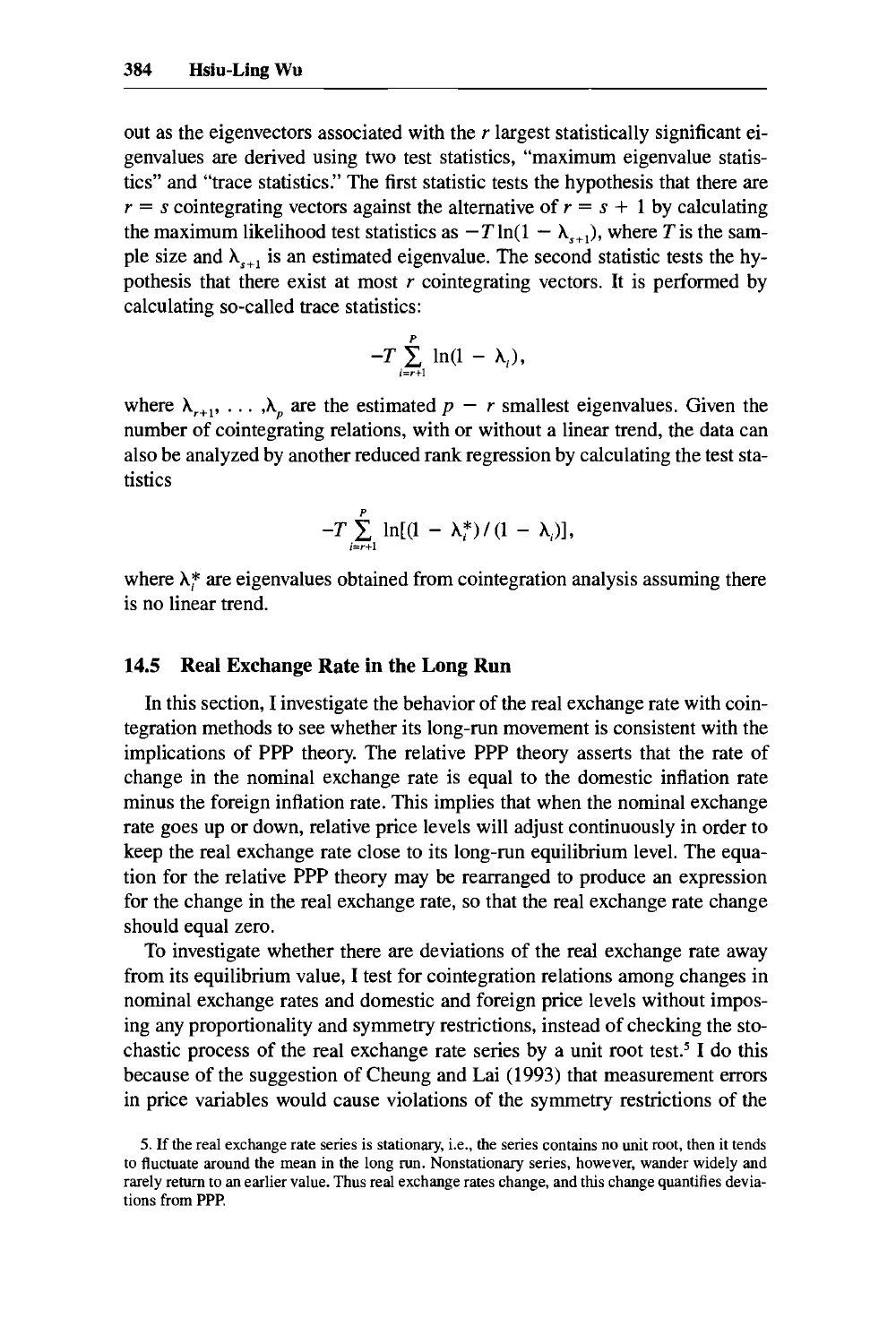absolute PPP theory and thus cause us to erroneously accept the hypothesis of a nonstationary real exchange rate.<sup>6</sup>

The estimating model for such a version may be empirically formulated as:

$$
\ln E = a_0 + a_1 \ln P + a_2 \ln P^* + u,
$$

where  $E$  denotes the bilateral nominal exchange rate,  $P$  is the domestic price level, *P\** stands for the foreign price level, and *u* is the error term. Testing for a cointegrated relationship among a set of variables is done in two steps. The first step is to verify the order of integration of the variables. Second, cointegration tests are conducted on variables with compatible properties. The stochastic properties of variables can be investigated by applying the augmented Dickey-Fuller (ADF) test. The hypothesis that the variable  $X$ , is an  $I(1)$  series is tested by conducting a regression on the following equation:

$$
\Delta X_{t} = \mu + \beta t + \alpha X_{t-1} + \sum_{i=1}^{p} K_{i} \Delta X_{t-i} + \varepsilon_{t},
$$

where  $X$ , stands for variables appearing in the equation;  $p$  is the number of lags chosen to ensure that the estimated residuals, **E,** are approximately white noise;  $\mu$  is the constant term; and *t* is a time trend (see Dickey and Fuller 1979; Dickey 1981). If we cannot reject the hypothesis that  $X$ , is a unit root process, then the unit root test is applied to  $\Delta X$ , *X*, is an *I*(1) series only when  $\Delta X$ , is not a unit root process.

Monthly observations from January 1981 through September 1995 were used for the empirical study. The nominal exchange rate series, which are monthly average rates, are collected from *Financial Statistics Monthly (Taiwan District)* published by the Central Bank of Taiwan. The relevant price indexes for Taiwan are also from *Financial Statistics Monthly,* whereas the **U.S.** data are from the *International Financial Statistics* tape from the International Monetary Fund.

The results of the unit root test are reported in table 14.1. The autoregressive lag lengths are chosen to be shortest for the residuals from the regression, which the Box-Ljung  $Q$ -statistic suggests are white noise. As shown in table 14.1, the null hypothesis of a nonstationary exchange rate cannot be rejected for the log levels of all the variables. The unit root tests of the first difference of the logarithms of the variables lead us to reject the unit root null hypothesis at the 95 percent significance level, since the ADF statistics are significantly negative. In summary, the tests indicate that the variables of nominal exchange

*<sup>6.</sup>* Since observed price series are imperfect proxies for theoretical price variables, some measurement errors exist. These measurement errors can be associated with international differences in consumption patterns, variations in product quality, and differences between listed and transaction prices. If symmetry and proportionality conditions are not consistent with the data, the imposition of these conditions can bias **PPP** tests on real exchange rates toward finding nonstationarity. In such a case, a finding of a nonstationary real exchange rate can indicate a violation of the symmetry **or** proportionality restrictions and still be consistent with **PPP** theory.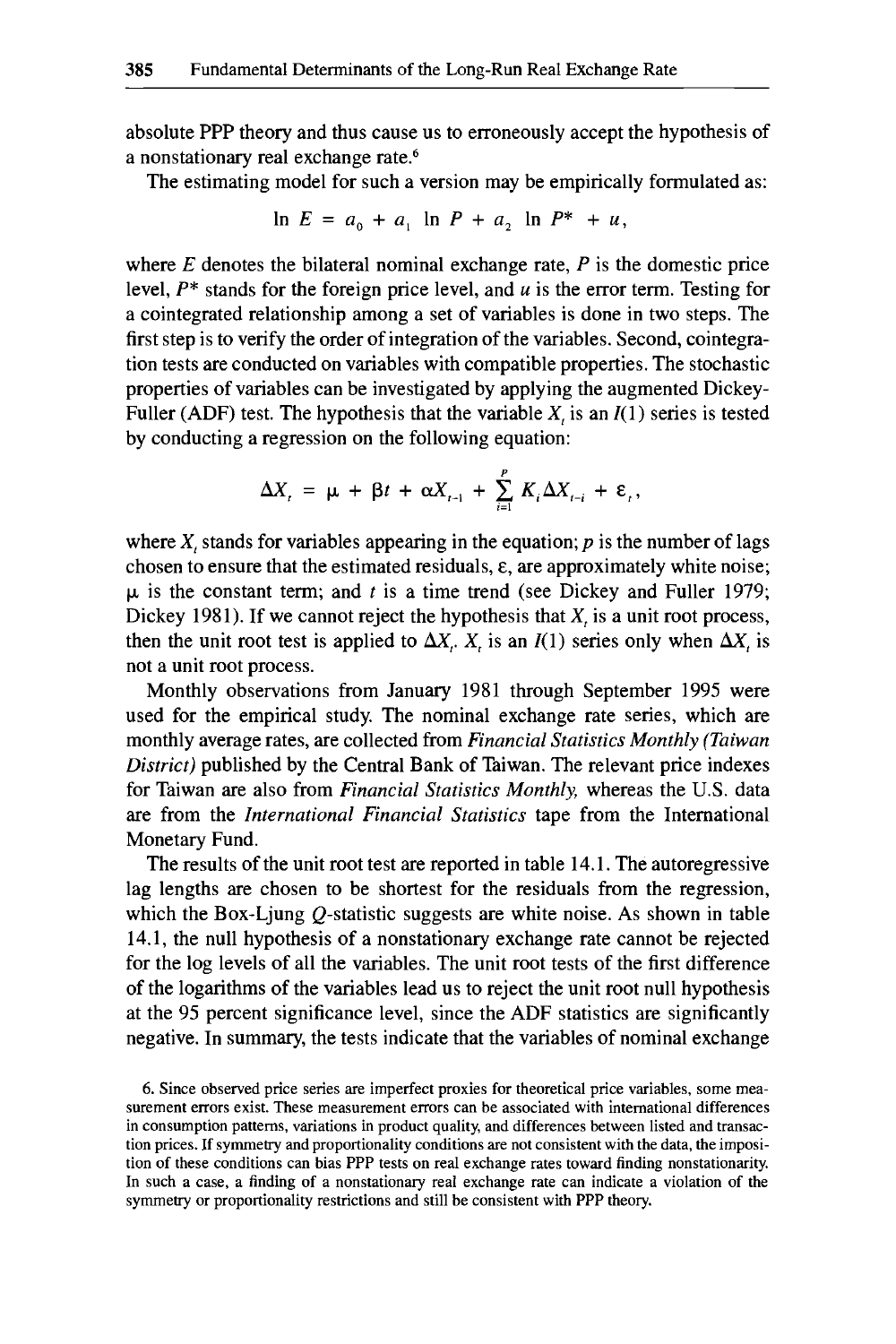|                           |                        | Variables              |                        |                     |                        |
|---------------------------|------------------------|------------------------|------------------------|---------------------|------------------------|
|                           | ln E                   | In WPI                 | In WPI*                | $ln$ CPI            | $ln$ CPI $*$           |
| Level<br>First difference | $-0.93941$<br>$-3.747$ | $-1.6104$<br>$-4.0775$ | $-0.00234$<br>$-5.937$ | 1.4516<br>$-7.0238$ | $-1.6834$<br>$-5.1668$ |

| <b>Table 14.1</b> | Unit Root Tests for Nominal Exchange Rate and Price Levels |
|-------------------|------------------------------------------------------------|
|-------------------|------------------------------------------------------------|

*Note:* The critical value at the 95 percent significance level is  $-3.45$  for  $N = 100$  (Fuller 1976, 373).

| Johansen Maximum Likelihood Procedure: Cointegration Likelihood<br>Table 14.2<br>Ratio Test Based on Maximal Eigenvalue of the Stochastic Matrix |             |                                    |                    |  |
|--------------------------------------------------------------------------------------------------------------------------------------------------|-------------|------------------------------------|--------------------|--|
| Null                                                                                                                                             | Alternative | Statistic                          | 95% Critical Value |  |
|                                                                                                                                                  |             | $(\ln E, WPI, WPI^*)$              |                    |  |
| $r=0$                                                                                                                                            | $r = 1$     | 18.2347                            | 21.0740            |  |
| $r \leq 1$                                                                                                                                       | $r = 2$     | 6.4360                             | 14.9000            |  |
| $r \leq 2$                                                                                                                                       | $r = 3$     | 4.2808                             | 8.1760             |  |
|                                                                                                                                                  |             | $(\ln E, \text{CPI}, \text{CPI*})$ |                    |  |
| $r = 0$                                                                                                                                          | $r=1$       | 18.5323                            | 21.0740            |  |
| $r \leq 1$                                                                                                                                       | $r = 2$     | 11.4005                            | 14.9000            |  |
| $r \leq 2$                                                                                                                                       | $r = 3$     | 5.4206                             | 8.1760             |  |

rates and domestic and foreign price levels are compatibly integrated of order one and these variables are suitable for the cointegration test.

To test for the cointegration relationship, the Johansen approach to the cointegration test was performed in the **VAR** framework. In order to avoid any bias of the regression result by measurement errors, the cointegrating regression was considered without imposition of symmetry and proportionality restrictions. Table 14.2 reports the values of the Johansen test statistics, indicating that changes in nominal bilateral exchange rates are not cointegrated with those in domestic and foreign price levels, when either the WPI or CPI is used. The results appear to suggest that the simple notion of the PPP relationship did not hold for the real exchange rate between the Taiwanese and **U.S.** currencies during the period under review. This implies that the nominal bilateral exchange rate for the NT dollar vis-a-vis the **U.S.** dollar and the corresponding price levels drifted away from each other following shocks to the Taiwanese economy. More generally, this indicates that movements in real exchange rates can be regarded as permanent and the real exchange rate should not be expected to return to the equilibrium PPP value.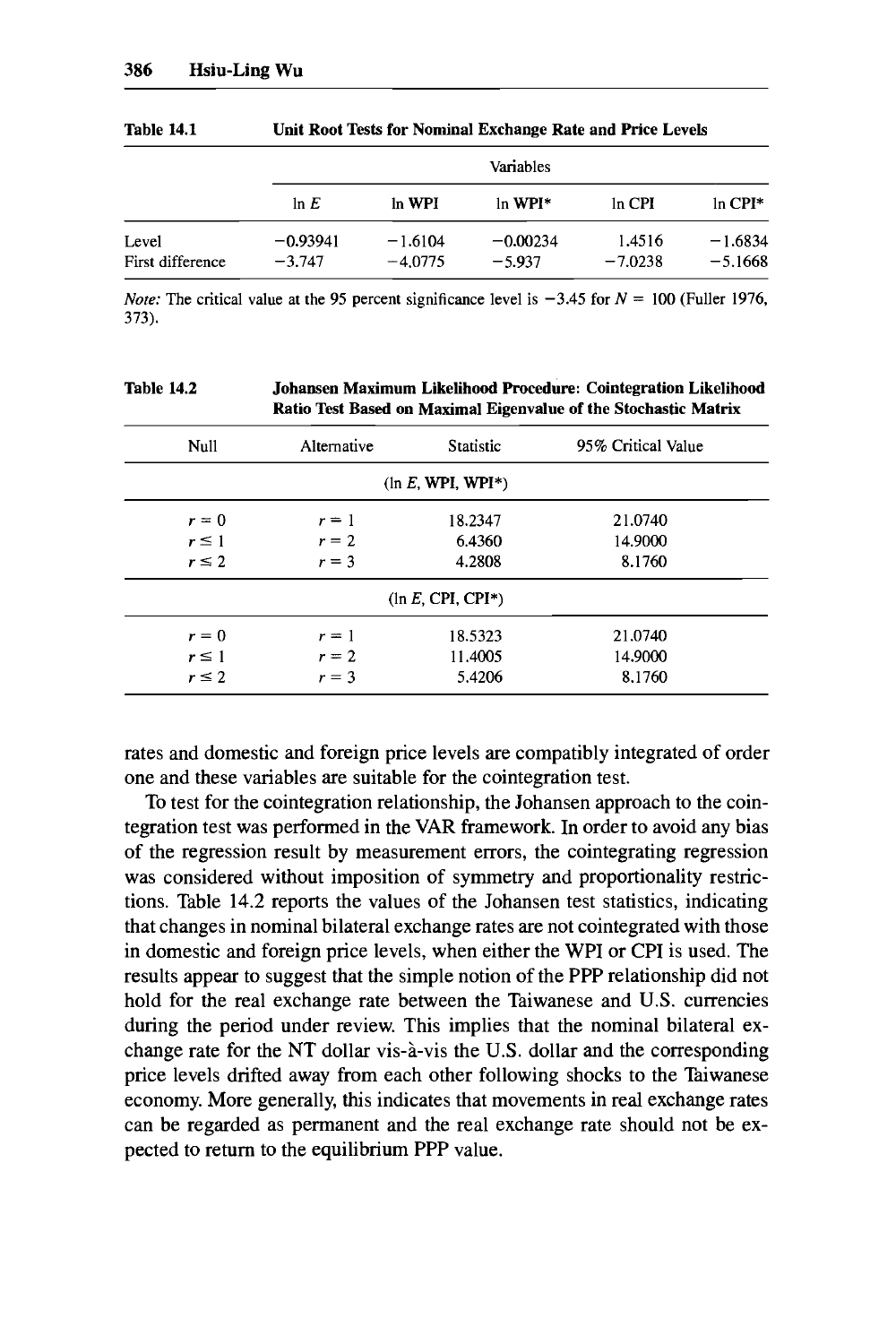### **14.6 Impulse Response Analysis**

Our inability to reject the null hypothesis of a cointegration relationship between the nominal exchange rate and foreign and domestic price levels implies that shocks to the real exchange rate are so persistent that it does not return to the long-run value, as PPP theory predicts. Because real exchange rates are constructed by nominal exchange rates and relative price levels, the variability in real exchange rates can be dominated by either nominal exchange rates or relative price level changes. In this section, we investigate the extent to which the nominal exchange rate and foreign and domestic price level changes affect the real exchange rate through an analysis of their impulse response functions.

For this purpose, we estimated an unrestricted VAR consisting of the first difference in the logarithms of the nominal exchange rate and domestic and foreign price levels:

$$
A(L)X_i = \mu_i,
$$

where

$$
X_{t}=(\Delta P_{t}, \ \Delta E_{t}, \ \Delta P_{t}^{*}), \ \ A(L)=\sum_{j=0}^{k}A_{j}L^{j}, \ \ A_{0}=I.
$$

Akaike's information criterion was employed to select the lag length of the VAR system. Inverting  $A(L)$ , we get the moving average representation  $X<sub>i</sub>$  =  $A(L)^{-1}\mu$ . To evaluate the dynamic response of the variables in *X*, to an innovation in  $\Delta P$ ,  $\Delta E$ , and  $\Delta P$ <sup>\*</sup>,  $\mu$ , is orthogonalized by means of a Choleski factorization of  $\Omega$ . Let  $\varepsilon$ , =  $B\mu$ , with *B* chosen to be a lower triangular matrix such that  $B\Omega B' = I$ . *I* is a diagonal matrix. Thus we can write  $X_i = C(L)\varepsilon_i$ , where

$$
C(L) = A(L)^{-1}B(L)^{-1} = \begin{bmatrix} C_{11}(L) & C_{12}(L) & C_{13}(L) \\ C_{21}(L) & C_{22}(L) & C_{23}(L) \\ C_{31}(L) & C_{32}(L) & C_{33}(L) \end{bmatrix}.
$$

The changes in  $P$ ,  $E$ , and  $P^*$  responding to a unit shock to  $P$  are given by  $C_{11}(L)$ ,  $C_{21}(L)$ , and  $C_{31}(L)$ , respectively. Similarly, the changes in *P*, *E*, and *P*<sup>\*</sup> responding to innovations in *E* and *P*<sup>\*</sup> are presented by  $C_{12}(L)$ ,  $C_{22}(L)$ , and  $C_{32}(L)$  and  $C_{13}(L)$ ,  $C_{23}(L)$ , and  $C_{33}(L)$ . Therefore, the implied changes in *R* following shocks to *P, E,* and *P\** are  $(-C_{11} + C_{21} + C_{31})$ ,  $(-C_{12} + C_{22} + C_{32})$ , and  $(-C_{13} + C_{23} + C_{33})$ , respectively. Notice that if PPP theory held,  $(-C_{12} + C_{23} + C_{33})$  $C_{22} + C_{32}$ ) +  $(-C_{13} + C_{23} + C_{33}) - (-C_{11} + C_{21} + C_{31})$  would be identically zero.

Table 14.3 shows the cumulative impulse response functions of  $\Delta P$ ,  $\Delta E$ , and  $\Delta P^*$ , together with the implied impulse response function for  $\Delta R$ .<sup>7</sup> From this

**<sup>7.</sup> The price level considered here** is **based on the** WI.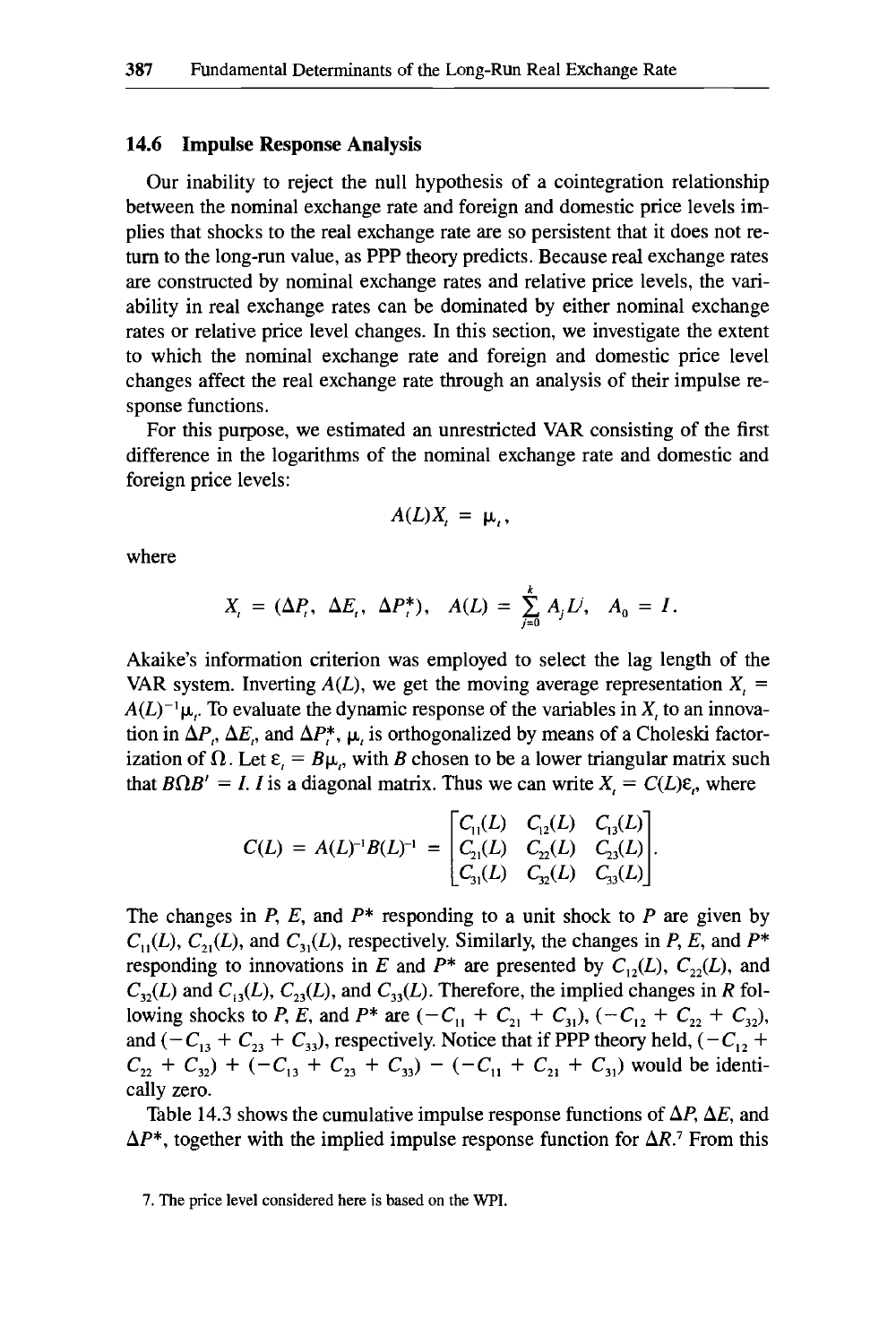| <b>Table 14.3</b>                                                                                                                                                                                                                                                                                                                        | <b>Cumulative Impulse Response Changes</b> |  |  |  |  |
|------------------------------------------------------------------------------------------------------------------------------------------------------------------------------------------------------------------------------------------------------------------------------------------------------------------------------------------|--------------------------------------------|--|--|--|--|
| $\Delta P_i = C_{11}(L)\varepsilon_i^p + C_{12}(L)\varepsilon_i^E + C_{13}(L)\varepsilon_i^{p^*}$<br>$\Delta E_{i} = C_{21}(L)\varepsilon_{i}^{p} + C_{22}(L)\varepsilon_{i}^{E} + C_{23}(L)\varepsilon_{i}^{p*}$<br>$\Delta P_{t}^{*} = C_{31}(L)\varepsilon_{t}^{p} + C_{32}(L)\varepsilon_{t}^{E} + C_{33}(L)\varepsilon_{t}^{p^{*}}$ |                                            |  |  |  |  |
| 0.005026<br>$\begin{bmatrix} C_{11} & C_{12} & C_{13} \\ C_{21} & C_{22} & C_{23} \\ C_{31} & C_{32} & C_{33} \end{bmatrix} = \begin{bmatrix} 1.7726 & 0.09293 & 0.00502 \\ 0.12405 & 1.09206 & -0.4756 \\ 0.5096 & -0.1907 & 1.431 \end{bmatrix}$<br>$\Delta R = -1.13 \varepsilon^p + 0.804 \varepsilon^E + 0.9513 \varepsilon^{p^*}$  |                                            |  |  |  |  |

table it is seen that a unit of innovation in the domestic price level generally leads to a 1.77 percent increase in the domestic price level. Relatively small changes in the domestic price level follow shocks in the nominal exchange rate and the foreign price level. **A** unit innovation in the nominal exchange rate is followed by an approximately 1.09 percent increase in the nominal exchange rate. One percent shocks in domestic and foreign price levels lead, respectively, to a 0.12 percent increase and a 0.475 percent decrease in the value of the nominal exchange rate. **A** unit shock to the foreign price level causes a greater change in foreign prices than do innovations in the domestic price level and the nominal exchange rate. In table **14.3,** we also report the change in the real exchange rate following unit innovations in  $\Delta P$ ,  $\Delta E$ , and  $\Delta P^*$ . This cumulative change is near minus one for a shock to the domestic price level and one for a shock to the foreign price level. The estimates indicate that each unit change in the domestic and foreign price levels is followed by a unit increase in the real exchange rate. The cumulative change of innovations in the nominal exchange rate of 0.804 percent suggests that a 1 percentage point change in the nominal exchange rate will induce a 0.804 percent change in the real exchange rate.

In summary, there is again no evidence to support the idea that there is a long-run relationship between the nominal exchange rate and relative price levels, as postulated by PPP theory. Innovations in nominal exchange rate changes are followed by permanent changes in the real exchange rate. It also appears that innovations in domestic and foreign price levels lead to permanent changes in the real exchange rate.

### **14.7 Real Exchange Rate Movements and Productivity Growth**

The earlier analysis suggests that there is no systematic tendency for the real exchange rate to revert to a constant equilibrium level after a shock. Permanent shifts in the real exchange rate can result from permanent changes in the nominal exchange rate and in domestic and foreign price levels. In this section, a popular model of real exchange rate determination proposed by Balassa (1964) is called upon to attest to the validation of the observations. The Balassa proposition suggests that when productivity advances more rapidly in a country's traded goods sector than in its nontraded sector, that is, when real shocks cause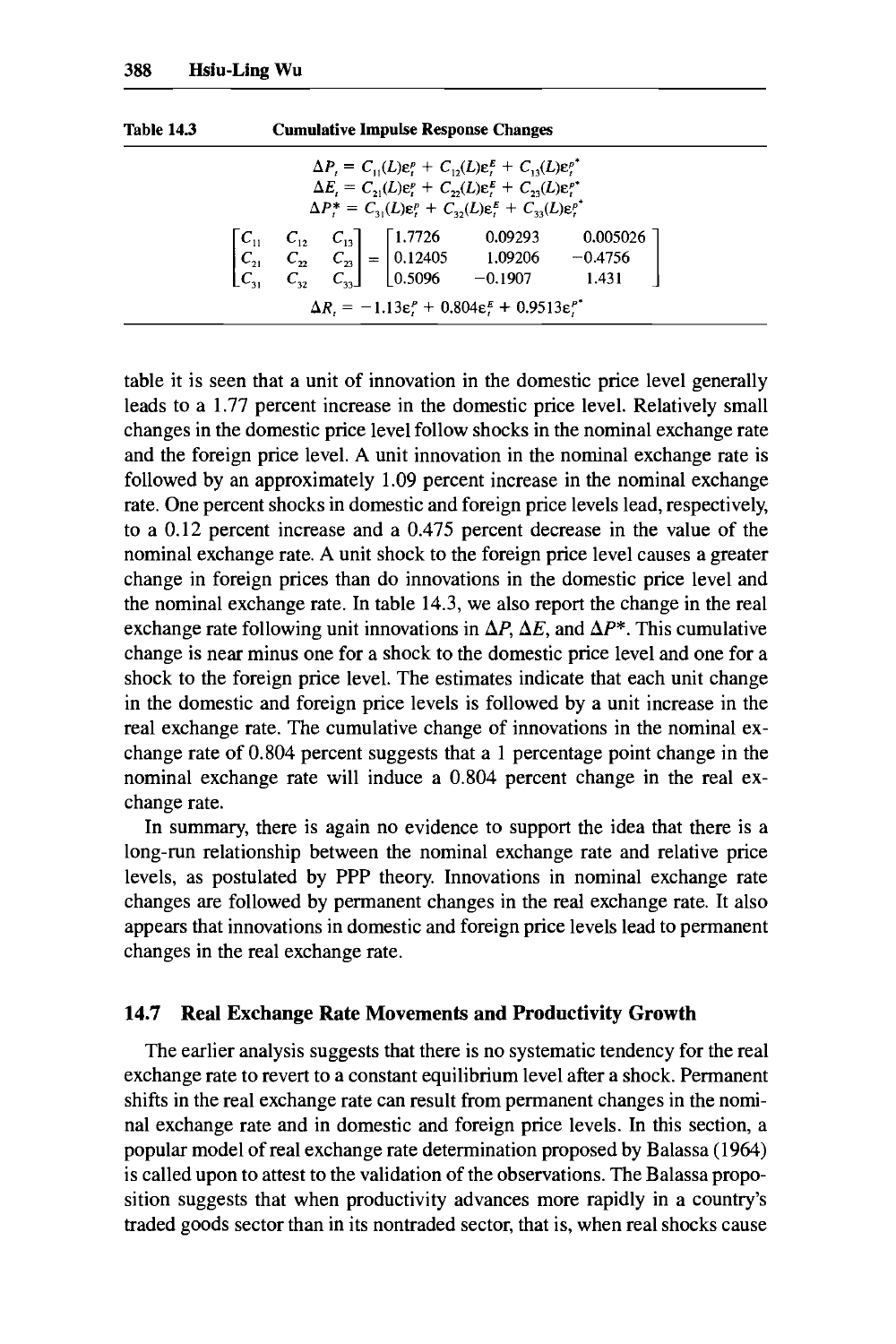permanent changes in the price of traded goods relative to nontraded goods, the relative price levels between the home and the foreign country are subject to change. Hence, the underlying equilibrium real exchange rate is also subject to change. However, this is not the whole story, in our view. As the nominal exchange rate changes, relative labor unit costs would change when both domestic and foreign labor cost are computed in the same currency. In such a way, nominal exchange rate changes induce differences between the two countries in the growth rates of unit labor costs and then cause the real exchange rate to change. In the following section, we will investigate the movement of real exchange rates based on the model of productivity differentials. First, we briefly present the basic model used to explain long-run changes in the real exchange rate.

Following Hsieh **(1982),** let *P* and *P\** denote the domestic and foreign price indexes, which are defined as the weighted averages of the prices in the traded and nontraded goods sectors:

$$
P = (P_t)^{1-\alpha}(P_n)^{\alpha}, \quad P^* = (P_t^*)^{1-\beta}(P_n^*)^{\beta},
$$

where  $\alpha$  and  $\beta$  are constant weights between zero and unity. Then the real exchange rate can be expressed as

$$
(1) \qquad \qquad \frac{EP^*}{P} = E\left(\frac{P_n^*}{P_i^*}\right)^{\beta} \left(\frac{P_n}{P_i}\right)^{-\alpha} \left(\frac{P_i^*}{P_i}\right).
$$

Assuming constant returns to scale and a fixed supply of labor at home and abroad, with labor being the only factor of production, and free mobility of labor between sectors, the same nominal wage W will prevail in both sectors. Let  $A_1$ , and  $A_n$  denote the average productivities of labor in the traded and nontraded goods sectors, respectively. Perfect competition among producers in both sectors ensures that prices equal average production cost:

(2) 
$$
P_t = W/A_t, \qquad P_n = W/A_n
$$

$$
P_t^* = W^*/A_t^*, \qquad P_n^* = W^*/A_n^*
$$

Substituting equation  $(2)$  into equation  $(1)$ , one obtains

(3) 
$$
R = E \left(\frac{A_n^*}{A_t^*}\right)^4 \left(\frac{A_n}{A_t}\right)^{\alpha} \left(\frac{W^*/A_t^*}{W/A_t}\right).
$$

Expressing equation (3) in logarithms, one obtains

(4) 
$$
\ln R = \alpha (\ln A_n - \ln A_t) - \beta (\ln A_n^* - \ln A_t^*) + \ln E + \ln(W^*/A_t^*) - \ln(W/A_t).
$$

The theory outlined above suggests that the behavior **of** the real exchange rate could reflect productivity growth. The first term on the right-hand side **of** equation (4) is the difference in growth rates of labor productivity between the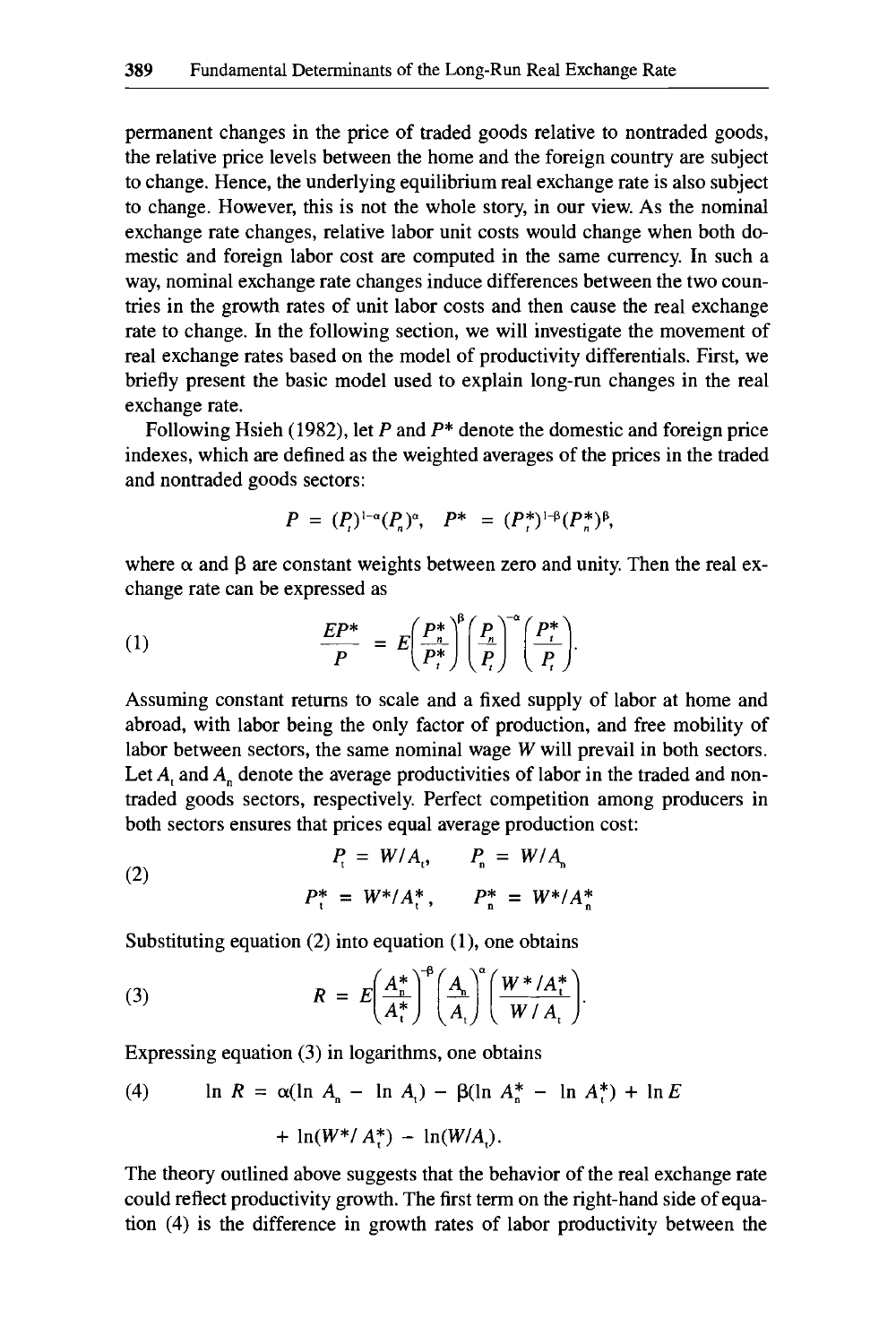domestic nontraded and traded sectors. The second term is the difference between the two foreign sectors. The third term can be considered the difference in the growth rates of unit labor cost between the two countries.

Hsieh's (1982) work uses time-series data to estimate equation (4) in order to find supporting evidence for the idea that productivity differentials between sectors can explain the behavior of the real exchange rate series. However, as there is a consensus among researchers that many economic time series have no tendency to return to an equilibrium value, we have little confidence that equation (4) provides a good approximation of the relationship among variables without a formal test of the nature of the data set. If a unit root exists in any one of the series, the statistical interpretation and properties of the least squares estimates for the model may not be valid. Thus we will consider the time-series behavior of each series individually and then investigate the **possi**bility of a long-run equilibrium among the series.

As discussed, equation (4) provides a framework for the analysis of the real exchange rate. As far as the variables used in the model are concerned, the traded sector is manufacturing industries. Labor productivity in manufacturing is calculated by dividing the real output of manufacturing by the number of employees and work hours. The nontraded sector then is defined as the service sector only. The labor productivity of this sector is computed in a similar way by dividing the real output of the service sector by the number of workers in that sector and average work hours. The data on real output in manufacturing and services in Taiwan are obtained from the NIAQ data bank. The data on number of workers, average work hours, and wage rates are taken from the WAGE data bank. For the United States, real output information is collected from the US data bank, and the remaining elements are taken from the NIPA data bank. All these data banks are accessible in the AREMOS/UNIX economic database system maintained by the Education Ministry of Taiwan.

First, we consider the stochastic properties of the series of differences in productivity changes between the traded sectors and nontraded sectors at home and abroad, and the differences in unit labor cost changes. According to the ADF test statistic, for all the series examined, the hypothesis of a unit root could not be rejected at the 95 percent significance level. Unit root tests were applied also to the first-differenced series, and the  $I(1)$  null hypothesis could be rejected for all the series, as shown in table 14.4. These findings suggest that the levels of series are  $I(1)$ . The Johansen cointegration approach is next performed in the VAR framework. First, different values of the lag length  $k = 1, \ldots, 8$  are considered. In most cases, a lag of  $k = 4$  is required to remove serial correlation in the residuals. The test for a linear trend in the nonstationary part of the process is performed by

$$
-T\sum_{i=r+1}^{P}\ln[(1-\lambda_i^*)/(1-\lambda_i)],
$$

where  $\lambda_i^*$  are eigenvalues obtained from cointegration analysis assuming no trend. Since a linear trend is confirmed, we proceed with the Johansen proce-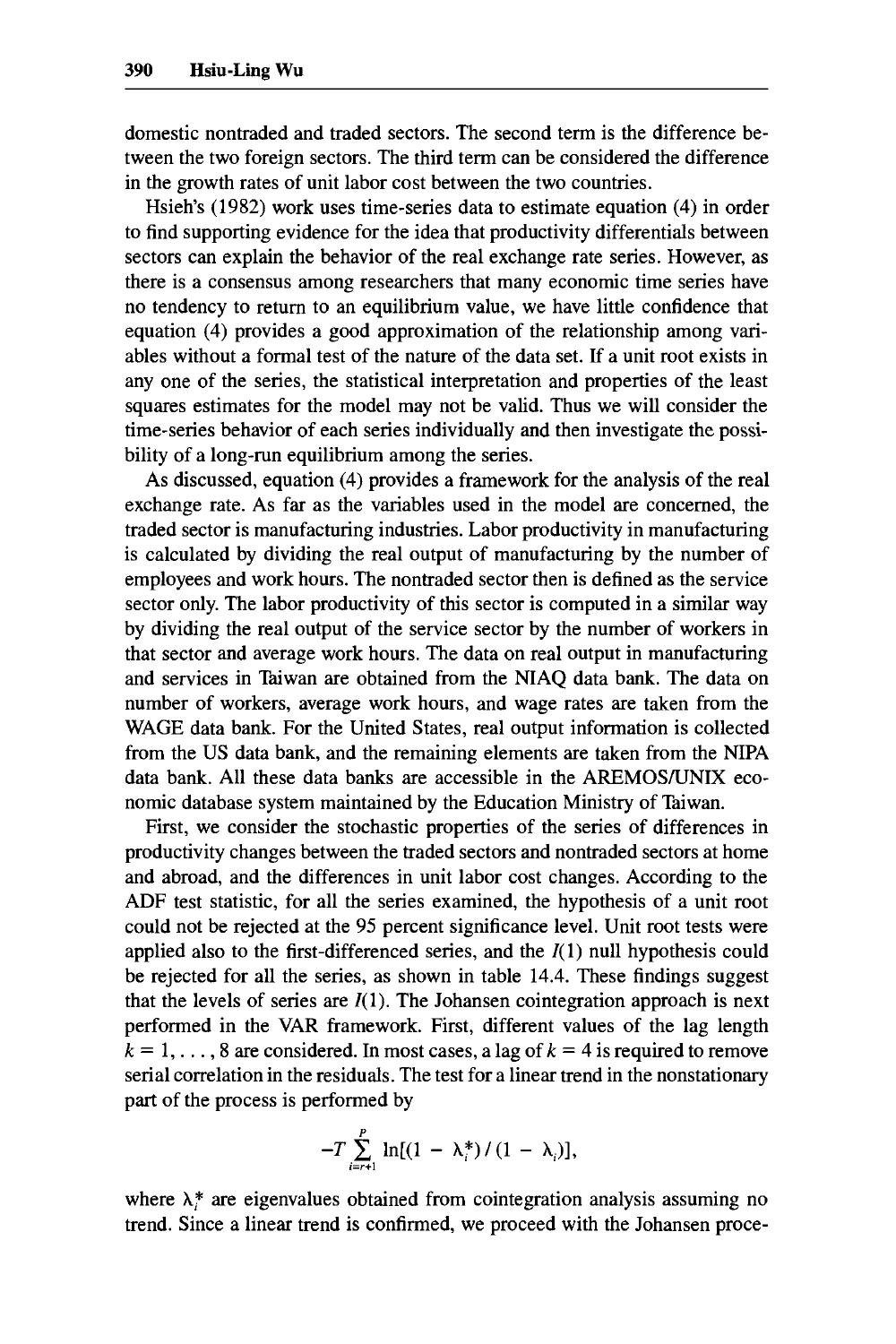|                           |                     | Variables           |                      |                                                                                 |  |
|---------------------------|---------------------|---------------------|----------------------|---------------------------------------------------------------------------------|--|
|                           | ln R                |                     |                      | $\ln A_n = \ln A$ , $\ln A_n^* = A_n^*$ $\ln E + \ln (W^* / A^*) = \ln (W / A)$ |  |
| Level<br>First difference | $-1.233$<br>$-6.92$ | $-1.868$<br>$-9.80$ | $-0.398$<br>$-11.53$ | $-0.586$<br>$-6.80$                                                             |  |

| Table 14.4 | Unit Root Test for Variable Series in Equation (4) |  |  |
|------------|----------------------------------------------------|--|--|
|------------|----------------------------------------------------|--|--|

*Nore:* Real exchange rates are denominated in WPI.

| <b>Table 14.5</b>                                                           | Johansen Maximum Likelihood Procedure                                                    |          |                    |  |  |  |
|-----------------------------------------------------------------------------|------------------------------------------------------------------------------------------|----------|--------------------|--|--|--|
| Null                                                                        | Statistic<br>Alternative                                                                 |          | 95% Critical Value |  |  |  |
|                                                                             | Cointegration Likelihood Ratio Test Based on Maximal Eigenvalue of the Stochastic Matrix |          |                    |  |  |  |
| $r=0$                                                                       | $r = 1$                                                                                  | 57.3693  | 27.0670            |  |  |  |
| $r \leq 1$                                                                  | $r = 2$                                                                                  | 20.1958  | 20.9670            |  |  |  |
| $r \leq 2$                                                                  | $r = 3$                                                                                  | 5.1362   | 14.0690            |  |  |  |
| $r \leq 3$                                                                  | $r = 4$                                                                                  | .8724E-3 | 3.7620             |  |  |  |
| Cointegration Likelihood Ratio Test Based on Trace of the Stochastic Matrix |                                                                                          |          |                    |  |  |  |
| $r=0$                                                                       | $r \geq 1$                                                                               | 82.7022  | 47.2100            |  |  |  |
| $r \leq 1$                                                                  | $r \geq 2$                                                                               | 25.3329  | 29.6800            |  |  |  |
| $r \leq 2$                                                                  | $r \geq 3$                                                                               | 5.1371   | 15.4100            |  |  |  |
| $r \leq 3$                                                                  | $r = 4$                                                                                  | .8724E-3 | 3.7620             |  |  |  |

dure. Table 14.5 reports the values of the Johansen test statistic for the numbers of cointegrating vectors. In the case under consideration, the hypothesis of no cointegrating vector  $(r = 0)$  can be rejected at the 95 percent level, indicating that the series in *X,* are cointegrated, as suggested by the model. The (normalized) estimates of the equilibrium relation are given by  $(1, 1.16, -1.01,$ 0.53506). The average speed of adjustment toward the estimated equilibrium state,  $\alpha$ , is found to be  $(-0.00292, -0.19305, 0.3146, -0.4048)$ . In our case, the coefficients are significantly differently from zero with the correct signs. The results show that improvements in the productivity of the nontraded sector at home lead to long-run depreciation of the real exchange rate, a result that is the same as the Balassa (1964) analysis. Conversely, faster productivity growth in the nontraded sector abroad results in an appreciation of the real exchange rate. Furthermore, differences in unit labor cost will also cause the real exchange rate to rise.

It should be noted that a fundamental model-building point is the assumption of perfect competition. Under this assumption, prices are set equal to the marginal cost, and the prices of traded goods do not violate the law of one price. Since models of international trade have increasingly emphasized how traded goods prices are affected by market structures that deviate from perfect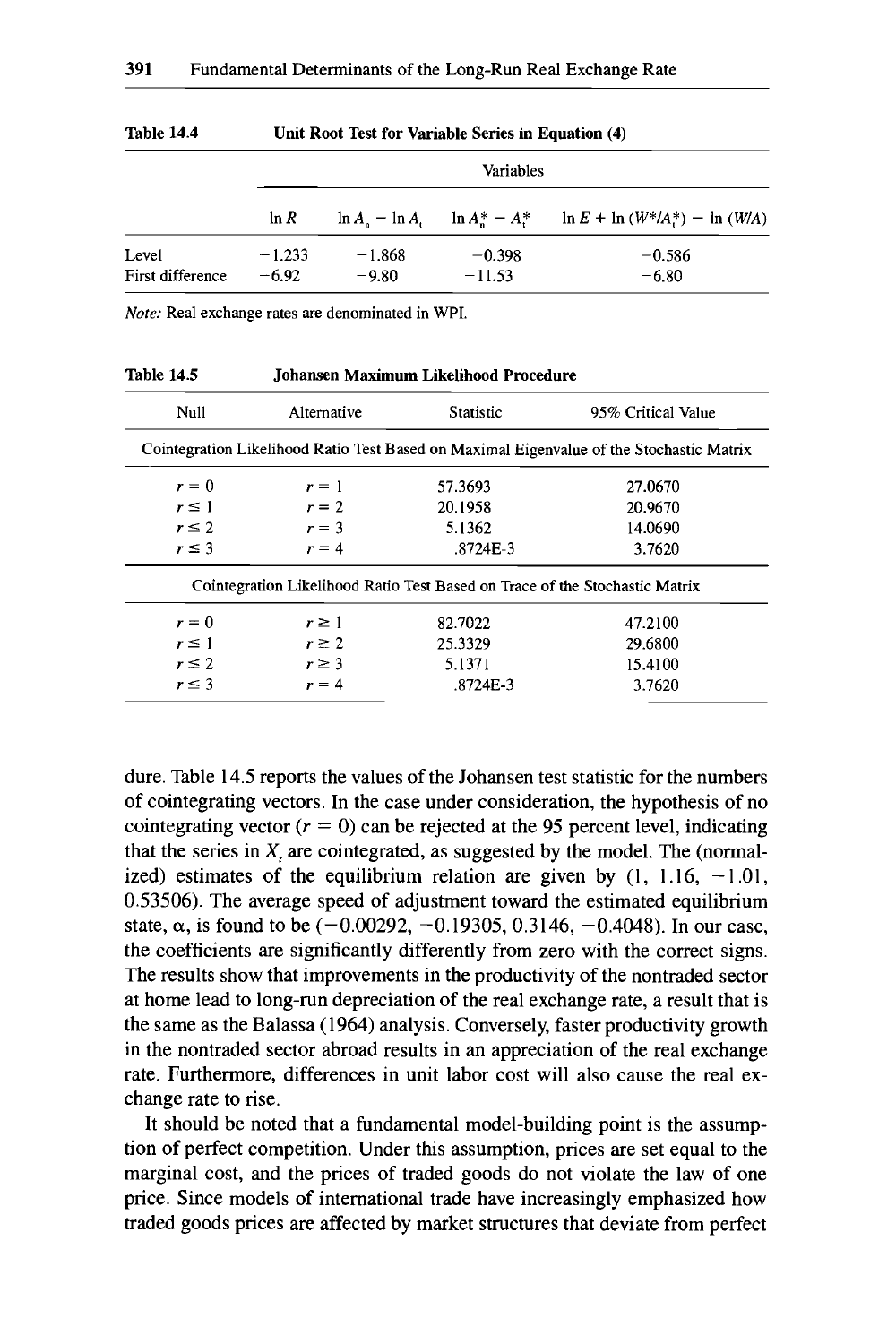competition, we would also like to relax this assumption and see how the equilibrium relationship changes.

Relaxing the assumption of perfect competition in traded goods sectors only, we can see that the firms will then set a price at which marginal revenue equals marginal cost. The prices of traded goods at home and abroad represent some markup over unit cost:

$$
P_t = (W/A_t)(1 + m), \qquad P_t^* = (W^*/A_t^*)(1 + m^*),
$$

where *m* and  $m^*$  are domestic and foreign profit margins over costs. Profit margins vary because of characteristics of the market structure and changes in the macroeconomic environments. Plugging the new price equations for traded goods into the real exchange rate expression and taking logarithms, we obtain

(5) 
$$
\ln R = (1 - \beta)\ln(1 + m^*) - (1 - \alpha)\ln(1 + m) + \alpha(\ln A_n - \ln A_t) - \beta(\ln A_n^* - \ln A_t^*) + [\ln E + \ln(W^*/A_t^*) - \ln(W/A_t)].
$$

Equation (5) can be interpreted as saying that, as before, real exchange rate changes depend on relative changes in productivity between nontraded and traded sectors at home and abroad and on the difference between foreign and domestic changes in unit labor cost. At the same time, since marginal revenue is computed by taking profit margins into account, differences in profit margins are also linked to the real exchange rate. This relationship can be justified simply because the markup is an important measure of the competitiveness of producers.

To model markup differences in our empirical setting, we consider a timespecific effect estimation. Since markup differences are unobservable and might vary as demand and cost conditions change, we assume that the differences between markups change over time. Thus, if the links among real exchange rates, productivity differentials between the nontraded and traded sectors of the two countries, and differences in unit labor cost between the countries are close in the long run, the time-specific effect coefficients measure the changes in profit margin differential. As suggested in Greene (1993, chap. 6), the time-specific effect can be estimated by introducing dummy variables. We assume that profit margins are adjusted once every year and then estimate the model above including an additional 14 dummy variables.\*

The estimates of the time effect are shown in table 14.6. These figures suggest that the movements of markup differentials increase as the real exchange rate changes. That is, in the short run, allowing for imperfect competition,

<sup>8.</sup> Our data span 15 years. Fourteen dummy variables were introduced since one of the time effects must be dropped to avoid multicollinearity.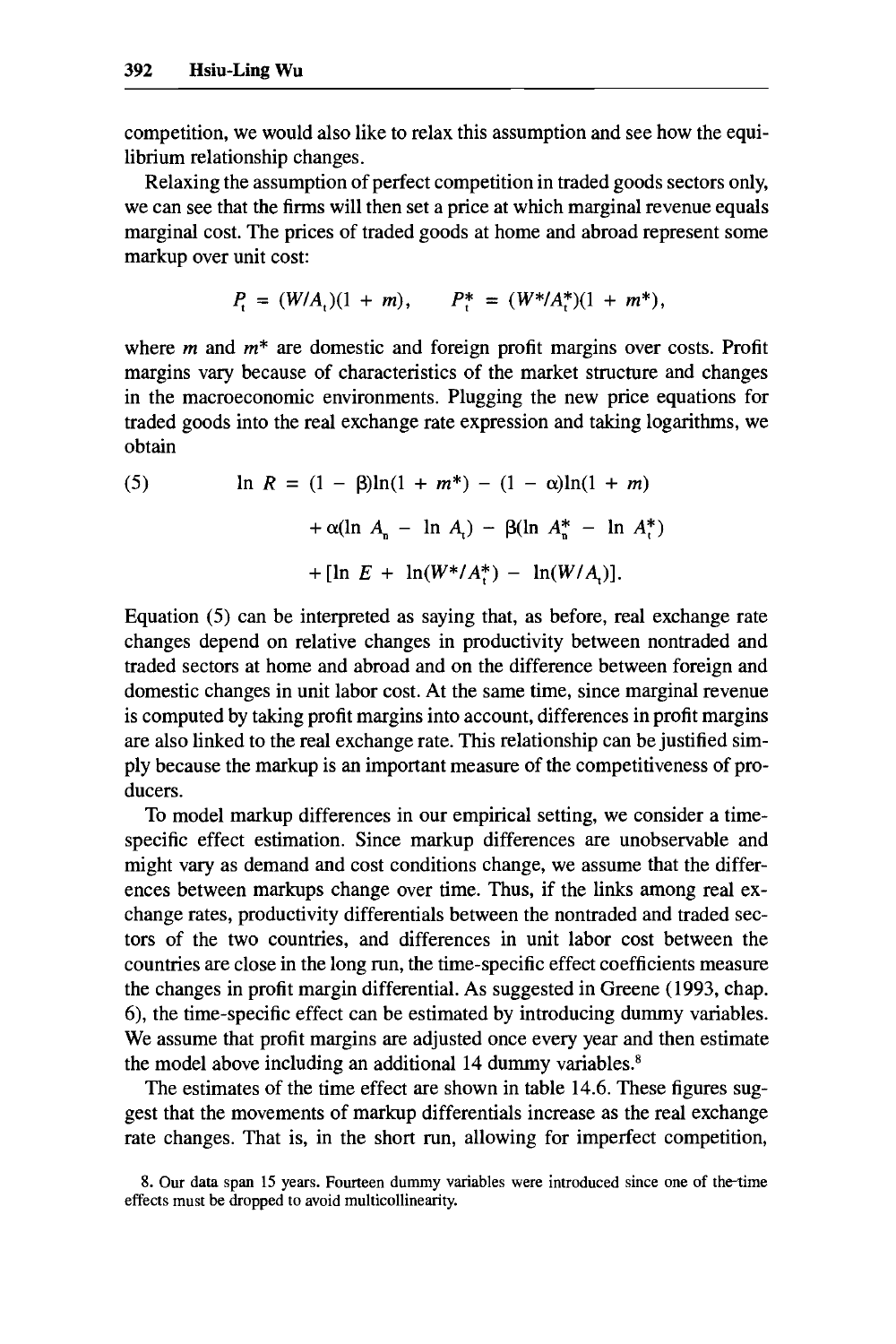| <b>Table 14.6</b> | <b>Estimates of Time-Specific Effect</b> |          |  |
|-------------------|------------------------------------------|----------|--|
|                   | $Q_{\tau}$                               |          |  |
|                   | 0.40                                     | (0.0683) |  |
|                   | 0.47                                     | (0.0713) |  |
|                   | 0.53                                     | (0.0736) |  |
|                   | 0.51                                     | (0.0766) |  |
|                   | 0.71                                     | (0.0766) |  |
|                   | 0.92                                     | (0.0765) |  |
|                   | 1.11                                     | (0.0814) |  |
|                   | 1.36                                     | (0.0846) |  |
|                   | 1.52                                     | (0.0902) |  |
|                   | 1.57                                     | (0.0968) |  |
|                   | 1.78                                     | (0.1090) |  |
|                   | 1.85                                     | (0.1250) |  |
|                   | 1.94                                     | (0.1340) |  |
|                   | 2.08                                     | (0.1450) |  |

*Note:* **Numbers in parentheses are standard errors.** 

*Equation:*  $\ln R_r = Q_r + \alpha (\ln A_n - \ln A_t)_r - \beta (\ln A_n^* - \ln A_t^*)_r + [\ln E + \ln (W^*/A_t^*) - \ln (W^*/A_t^*) - \ln (W^*/A_t^*) - \ln (W^*/A_t^*)$  $(W/A_1)_T$ 

adjustments of markups also have something to do with real exchange rate changes.

### **14.8 Conclusion**

In this paper, we set about analyzing the behavior of the real exchange rate. We found that the PPP relationship does not hold in the long run. Analyses of impulse response functions also suggest that changes in the nominal exchange rate and domestic and foreign price levels result in permanent changes in the real exchange rate. The empirical tests of the productivity differential model strongly support the hypothesis that it is differential productivity growth between traded and nontraded goods that leads to the observed changes in real exchange rates. Thus, if the productivity differential between the nontraded and traded sectors increases in Taiwan, the real exchange rate will depreciate. Similarly, if the productivity differential between the nontraded and traded sectors in the United States increases, the real exchange rate will decline, implying an appreciation. In addition, real exchange rates are influenced by differences in unit labor costs between the countries. In the short run, since firms in traded sectors can price to market, changes in markup differentials over traded goods prices will also have something to do with real exchange rate movements.

The lack of PPP is attributable to several factors. One of them, emphasized in this paper, is that price differentials may reflect productivity differences. Figure 14.2 shows the movements of labor productivity for the traded and nontraded sectors in Taiwan and the United States. As shown, Taiwan's labor productivity grew faster than that of the United States in both sectors. However,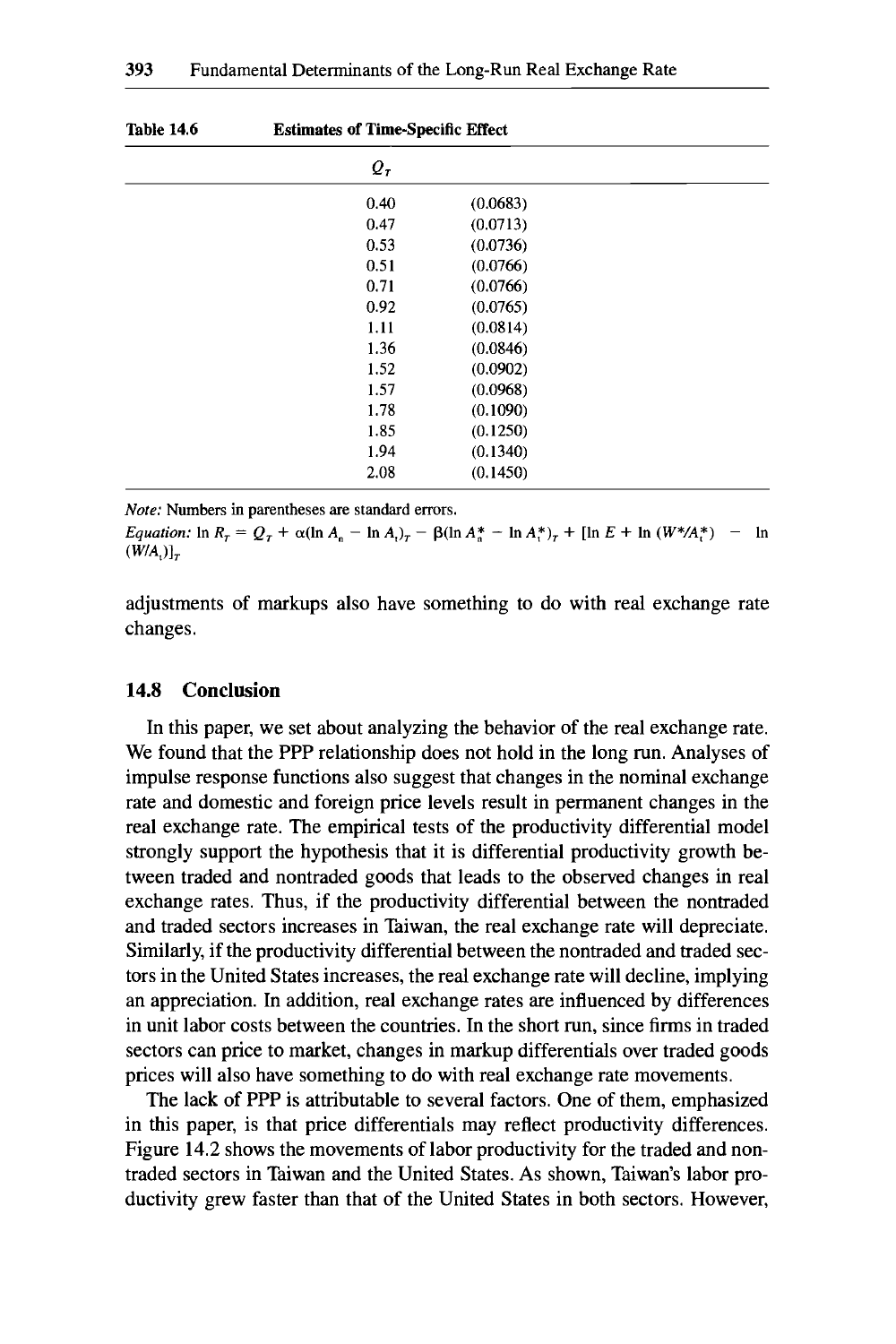

**Fig. 14.2 Productivity in traded and nontraded sectors in Taiwan and the United States** 

far from expectations, the growth of Taiwan's labor productivity in the nontraded sector is faster than that in its traded sector. This yields a depreciation on average when the real exchange rate is denominated in **WPI** during the period under review.

According to our model, the growth rate of unit labor cost in the traded sectors of the two countries could also account for real exchange rate movements. Figure 14.3 shows the unit labor cost changes in the traded sectors in Taiwan and the United States. Obviously, the diagram exhibits a distinct divergence **as** the unit labor cost in Taiwan gets higher and higher and that in the United States declines. The differences in the growth of labor unit cost explain, to some extent, movements in the real exchange rate of the NT dollar relative to the U.S. dollar.

If we decompose changes in the real exchange rate **of** the NT dollar relative to the U.S. dollar, both changes in the nominal exchange rate and changes in relative price levels are responsible for changes in the real exchange rate. Differences in labor productivity growth induce price differentials so that real exchange rates are pushed upward. On the other hand, since relative wage growth in Taiwan is also increasing as the nominal exchange rate appreciates, the upward pressure on the real exchange rate is offset by wage growth movement. This yields a depreciation on average. Since the nominal exchange rate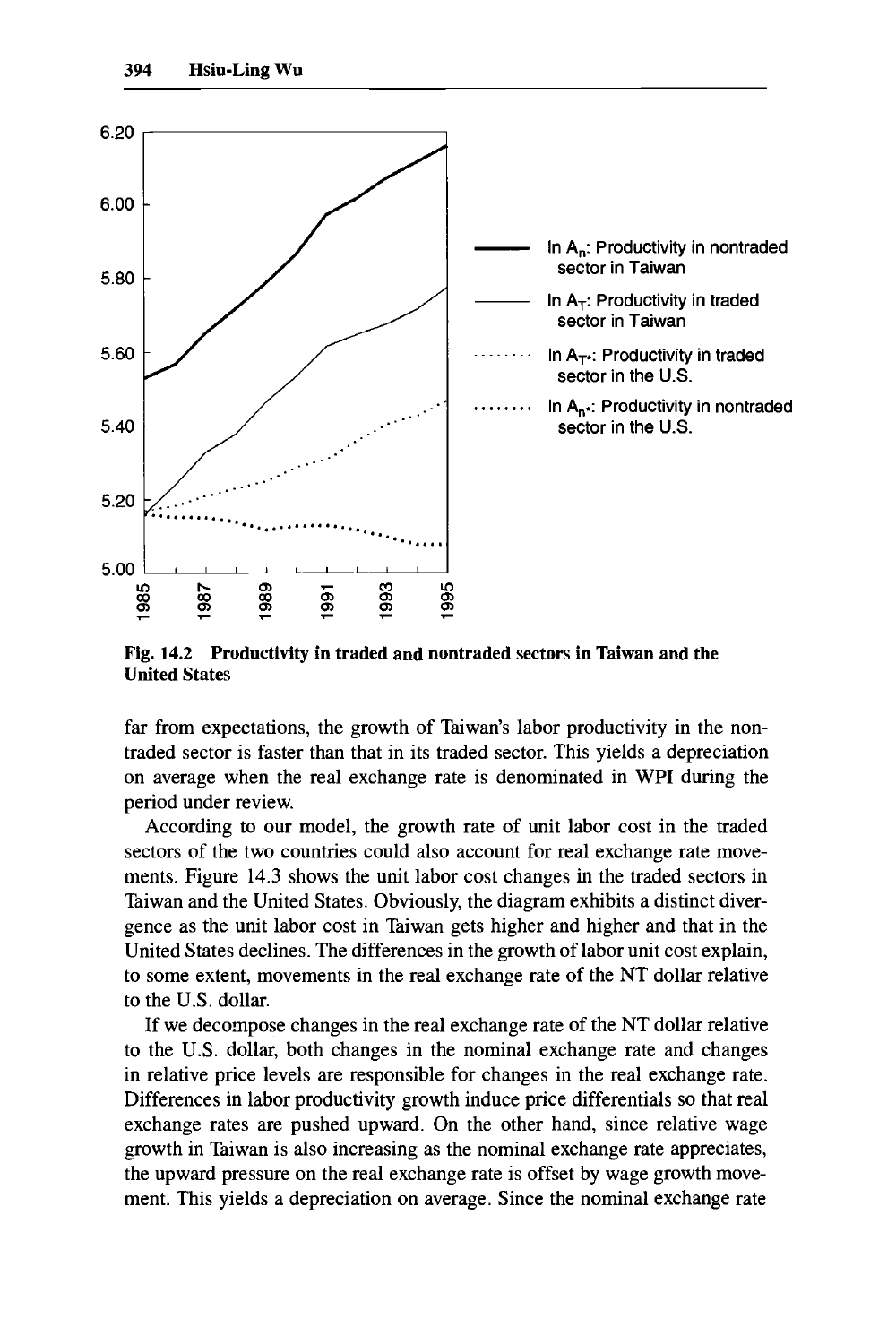

**Fig. 14.3 Changes in unit labor cost in Taiwan and the United States** 

and domestic and foreign price levels all appear to have an effect on the real exchange rate, this implies some degree of predictability of real exchange rates.

# References

- Balassa, **B.** 1964. The purchasing power parity doctrine: **A** reappraisal. *Journal of Political Economy* 72584-96.
- Cheung, Y. W., and **K.** Lai. 1993. Long-run purchasing power parity during the recent float. *Journal of International Economics* 34: 18 1-92.
- Dickey, D. **A.** 1981. The likelihood ratio statistics for autoregressive time series with a unit *root.Econometrica* 49: 1057-72.
- Dickey, D. **A.,** and W. **A.** Fuller. 1979. Distribution of the estimators for **an** autoregressive time series with unit root. *Journal of the American Statistical Association* 74: 427-3 1.
- Engle, R., and C. Granger. 1987. Cointegration and error correction: Representation, estimation, and testing. *Econometrica 55:25* 1-76.
- Frenkel, **J. A.** 1981. The collapse of purchasing power parities during the 1970s. *European Economic Review* 16:145-65.

Fuller, W. **A.** 1976. *Introduction to statistical time series.* New York: Wiley.

Greene, W. **H.** 1993. *Econometric analysis.* New York: Macmillan.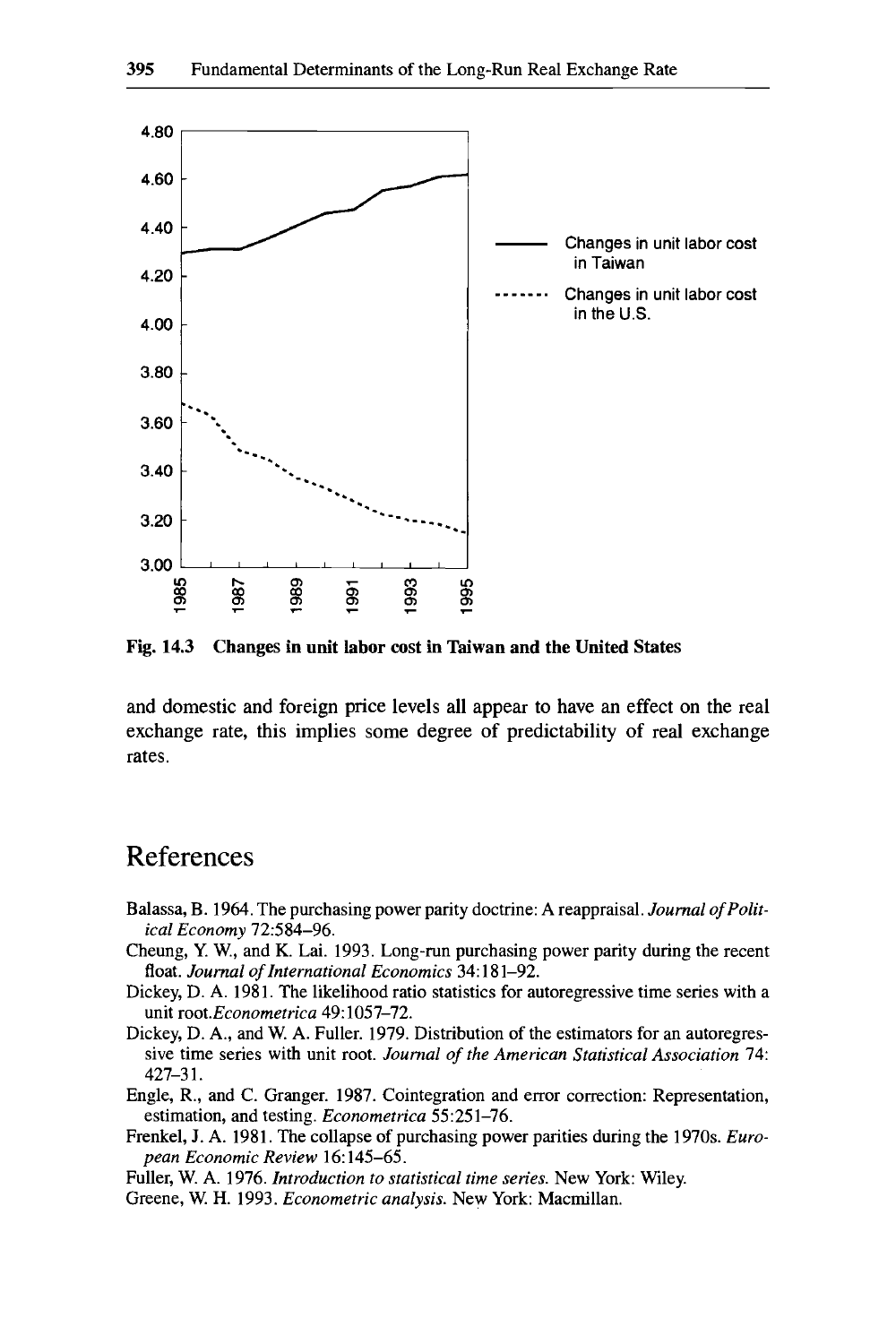- Hakkio, C. C. **1986.** Does the exchange rates follow a random walk? A Monte **Car10**  study of four tests for a random walk. *Journal of International Money and Finance*  **5 :2 1 1-29.**
- Hsieh, D. A. **1982.** The determination of the real exchange rate: The productivity approach. *Journal of International Economics* **12:355-62.**
- Johansen, **S. 1988.** Statistical analysis of cointegration factors. *Journal of Economic Dynamics and Control* **12:23 1-54.**
- Johansen, *S.,* and **K.** Juselius. **1990.** Maximum likelihood estimation and inference on cointegration-With applications to the demand for money. *Oxford Bulletin of Economics and Statistics* **52:169-210.**
- Mark, **N. 1990.** Real and nominal exchange rates in the long run: An empirical investigation. *Journal of International Economics* **28: 115-36.**
- Marston, R. **1987.** Real exchange rates and productivity growth in the United States and Japan. In *Real-financial linkages among open economies: An overview,* ed. Sven W. Amdt and J. David Richardson. Cambridge, Mass.: MIT Press.

## **Comment** Chi-Wa Yuen

The objective of Wu's paper is to investigate empirically the factors that determined the long-run movements of the real exchange rate between the NT dollar and the **U.S.** dollar over the period from January **1981** to September **1995.** Using cointegration techniques, she tests **(1)** an implication of PPP that the equilibrium real exchange rate is time invariant' and (2) the Balassa-Samuelson hypothesis that differential productivity growth between the traded and nontraded goods sectors across countries is an important determinant of real exchange rate movements.

Two main results emerge from this study: (1) The nominal exchange rate is not cointegrated with relative (domestic and foreign) price levels, implying persistent deviations of the real exchange rate from its constant long-run PPP value. Innovations in the nominal exchange rate, the domestic price level, and the foreign price level each result in permanent changes in the real exchange rate. (2) Observed changes in the real exchange rate can be explained by differential productivity growth between the traded and nontraded goods sectors. In other words, the paper rejects PPP and provides support for the Balassa-Samuelson hypothesis as an explanation of divergence from PPP.

Chi-Wa Yuen is associate professor of economics and finance at the University of Hong Kong. 1. The relative version of **PPP** implies that the rate of change of the nominal exchange rate

(defined as domestic currency units of foreign currency) is equal to the excess of the domestic inflation rate over and above its foreign counterpart, i.e.,  $\Delta E/E = \Delta P/P - \Delta P^* / P^*$ . Restated in terms of the real exchange rate R (defined as  $EP^*/P$ ), it also implies that  $\Delta R/R = 0$ . This was examined in the earlier literature by testing the hypothesis that  $a_0 = 0$  and  $a_1 = -a_2 = 1$  in either one of the following regressions: (i)  $\ln E = a_0 + a_1 \ln P + a_2 \ln P^* + u$  (absolute version); or (ii)  $\Delta \ln E = a_0 + a_1 \Delta \ln P + a_2 \Delta \ln P^* + v$  (*relative* version). (The former is well known to be more restrictive than the latter.) Alternatively, one can test **PPP** either by directly comparing the actual exchange rates with those implied by **PPP** (i.e., *P/P\*)* or by checking the law of one price for individual tradable commodities (e.g., the *Economist's* **Big** Mac index).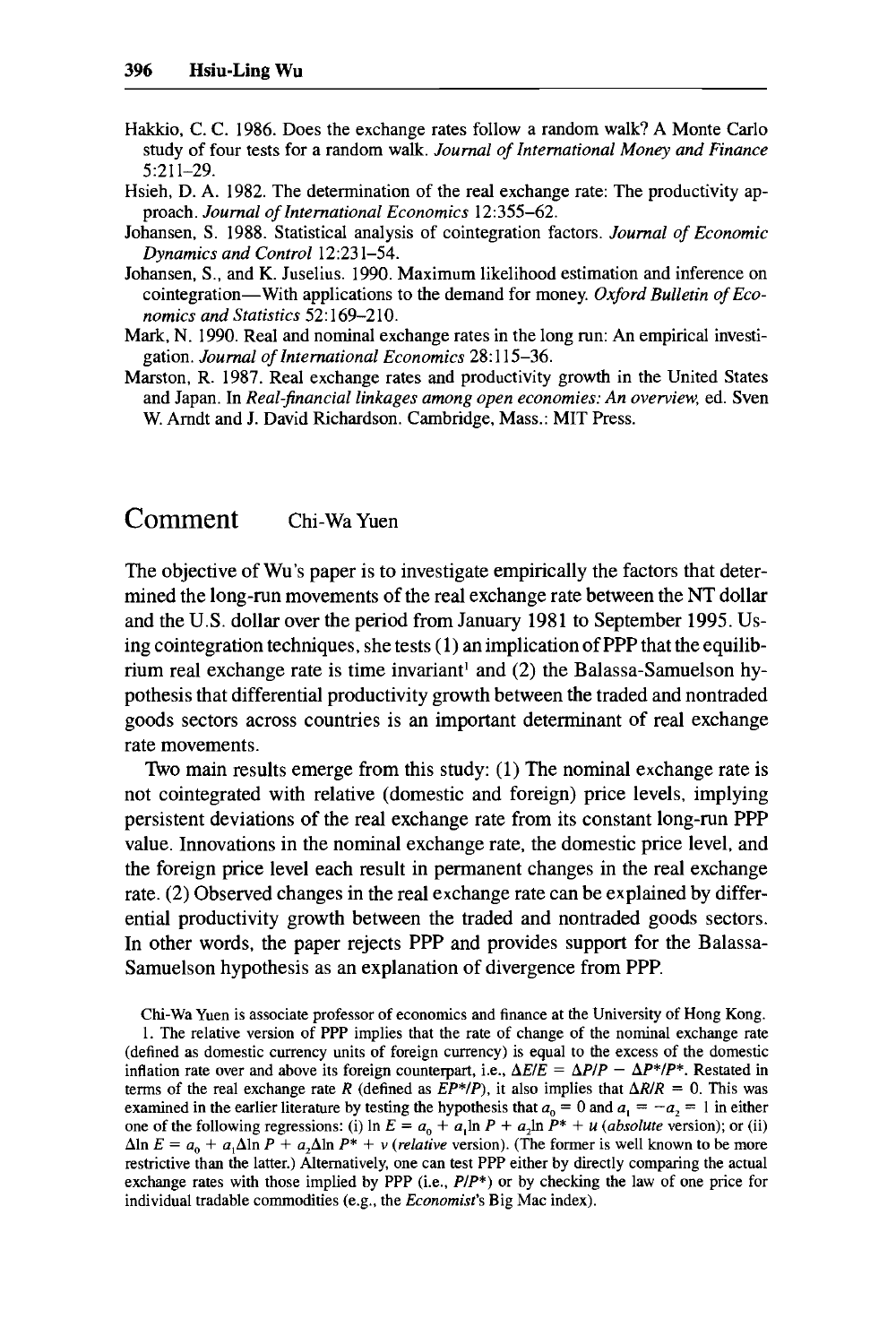In fact, there are a number of familiar reasons why, a priori, we should not expect PPP to hold exactly. First, international trade is not perfectly free in the way described in textbooks, due to (a) transportation costs and trade barriers, (b) slow price and wage adjustments in goods and labor markets (especially since these markets are less integrated internationally than capital markets), and (c) the practice of discriminatory pricing under imperfect competition. Second, statistical or measurement problems exist: (a) Price differentials may reflect productivity or quality differences. (b) There is no internationally standardized basket of goods; in constructing price indexes, different weights are attached by different countries to the same good because consumption patterns differ from country to country. (c) Price indexes contain nontraded goods components, which should be excluded from tests of PPP (as PPP, based on arbitrage in international commodity markets, should hold only for traded goods).

Wu has made an effort to address some of these problems-for example, productivity differentials, WPI versus CPI, and profit margin or markup. She is especially concerned about the Balassa-Samuelson hypothesis that under differential productivity growth and wage equalization across traded and nontraded goods sectors and international equalization of prices of traded goods, higher growth in the traded goods sector at home will lead to a fall in the relative price between traded and nontraded goods, followed by a rise in the domestic price level, and ultimately a depreciation of the real exchange rate. The empirical support she finds for this hypothesis implies that the long-run divergence from PPP can be explained by differences in productivity growth between Taiwan and the United States. In addition, she finds that real exchange rate movements can be explained in part by differences in unit labor cost and adjustments of markup differentials on traded goods prices under imperfect competition in the short run.

The existing evidence on PPP is in general sensitive to the choice of time period, countries, and price index. Despite the mixed results, it is widely accepted that PPP holds better for countries with closer geographical proximity and trade linkages, for traded goods than for nontraded goods, and for the long run than for the short and medium runs. But contrary to PPP, nominal exchange rates show more volatility than the corresponding relative national price levels. It would therefore be informative to provide a more systematic comparison of the behavior of the NT dollar-U.S. dollar exchange rate with some of these general patterns.

The evidence from studies based on cointegration methods has also been mixed. But it has commonly been found that cointegration tests fail more easily under floating (rather than fixed) rate regimes, and more frequently when CPIs-which have a higher nontraded goods component-(rather than WPIs) are used as price indexes. Regarding the latter, the qualitative results in this paper do not depend much on the choice of price index. Regarding the former, as the NT dollar was pegged to the U.S. dollar prior to August 1981, the sample in this study contains data from both the fixed and floating rate periods. It is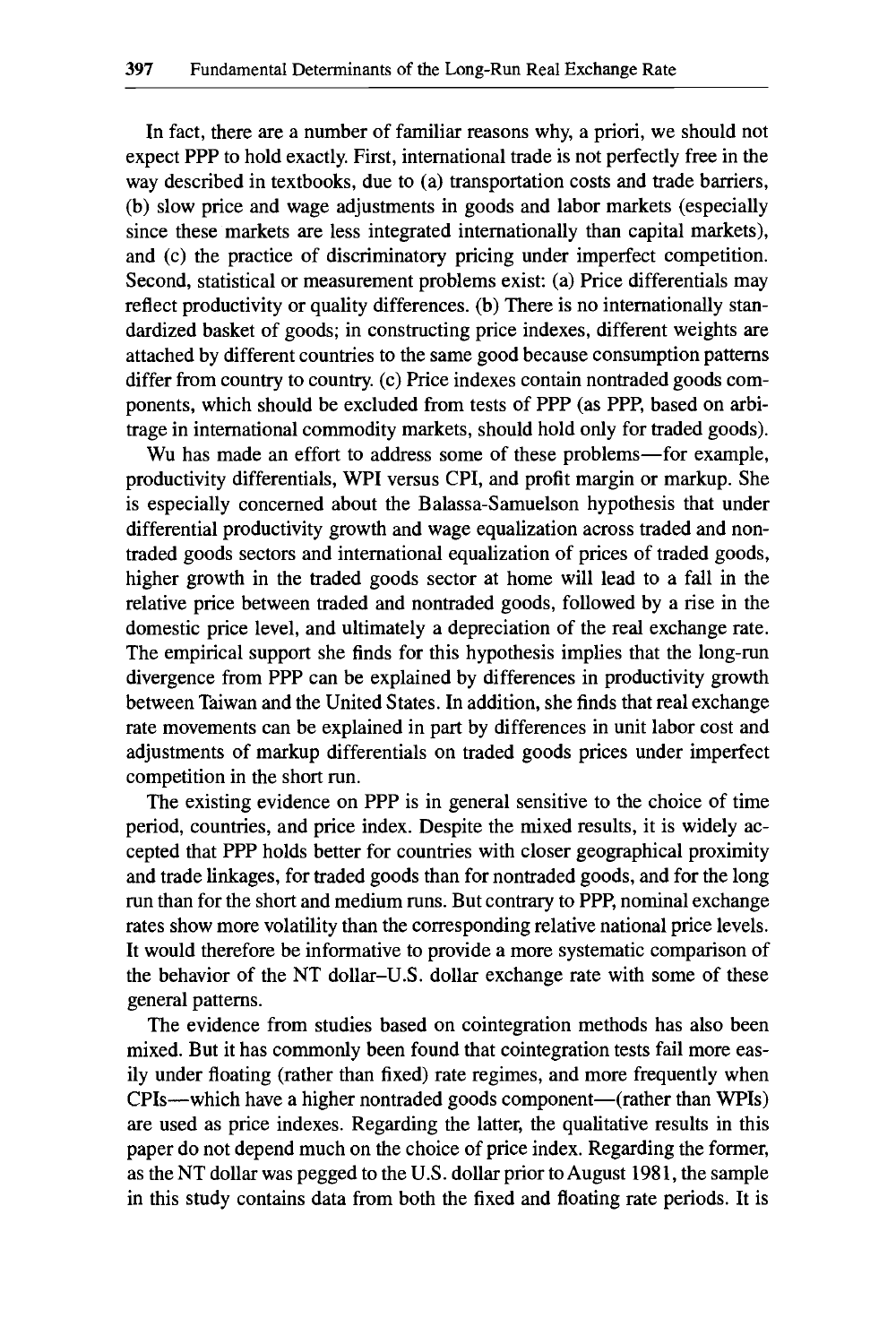not clear why the author does not drop the relatively short (with respect to the data series) fixed rate period from her study, especially since the behavior of exchange rates can in principle be very different under the two regimes. Given the predominance of floating rate data in this paper, however, her results can be viewed as largely consistent with those from previous studies.

Bearing in mind that exchange rates and price levels are both endogenous variables determined by some other exogenous variables, one should realize that PPP is not really a *theory* of exchange rate determination. Rather, it simply suggests a *relation* among these variables that should be satisfied in equilibrium. Like the quantity theory of money, **I** tend to believe that PPP must hold as a long-run proposition ceteris paribus (i.e., holding constant the PPP-divergent factors mentioned above). Whatever negative evidence we may find must reflect limitations in the data or the empirical methodology. If one is willing to take such a strong view, it becomes immaterial whether the data we have support or reject PPP. What is more interesting economically is to be able to understand the quantitative significance of the various economic factors (relative money supplies and demands, volume of trade and size of capital movements, etc.) that are candidate determinants of the exchange rates. For instance, what are the distinct patterns in the movement of the NT dollar-U.S. dollar exchange rate that differentiate it from other bilateral exchange rates? What is the nature of the shocks that are responsible for the observed movement (transitory or permanent, real or monetary, aggregate or idiosyncratic, anticipated or unanticipated)? In what way is the nature of these shocks related to the institutional features in Taiwan? These are questions that **I,** as a participant in this "regional" conference (with an aim to understanding better the peculiarities of an Asian country like Taiwan), would most like to see addressed.

## Comment Ponciano S. Intal, Jr.

In this paper, Wu sets out to evaluate the movement of the real exchange rate of Taiwan vis-8-vis the United States during the 1980s using currently popular analytical techniques like cointegration analysis. She shows that PPP does not hold for the case of Taiwan vis-à-vis the United States. Most important, Wu tested the productivity differential model of real exchange rate movements. She concludes that "it is differential productivity growth between traded and the nontraded goods that leads to the observed changes in real exchange rates" between Taiwan and the United States.

**I** would like to commend Wu for her meticulous analysis. **I** have only a few

Ponciano **S.** Intal, **Jr.,** is president of the Philippine Institute for Development Studies, a government research institution. He was formerly a deputy director-general of the National Economic and Development Authority, the Philippines' economic planning agency.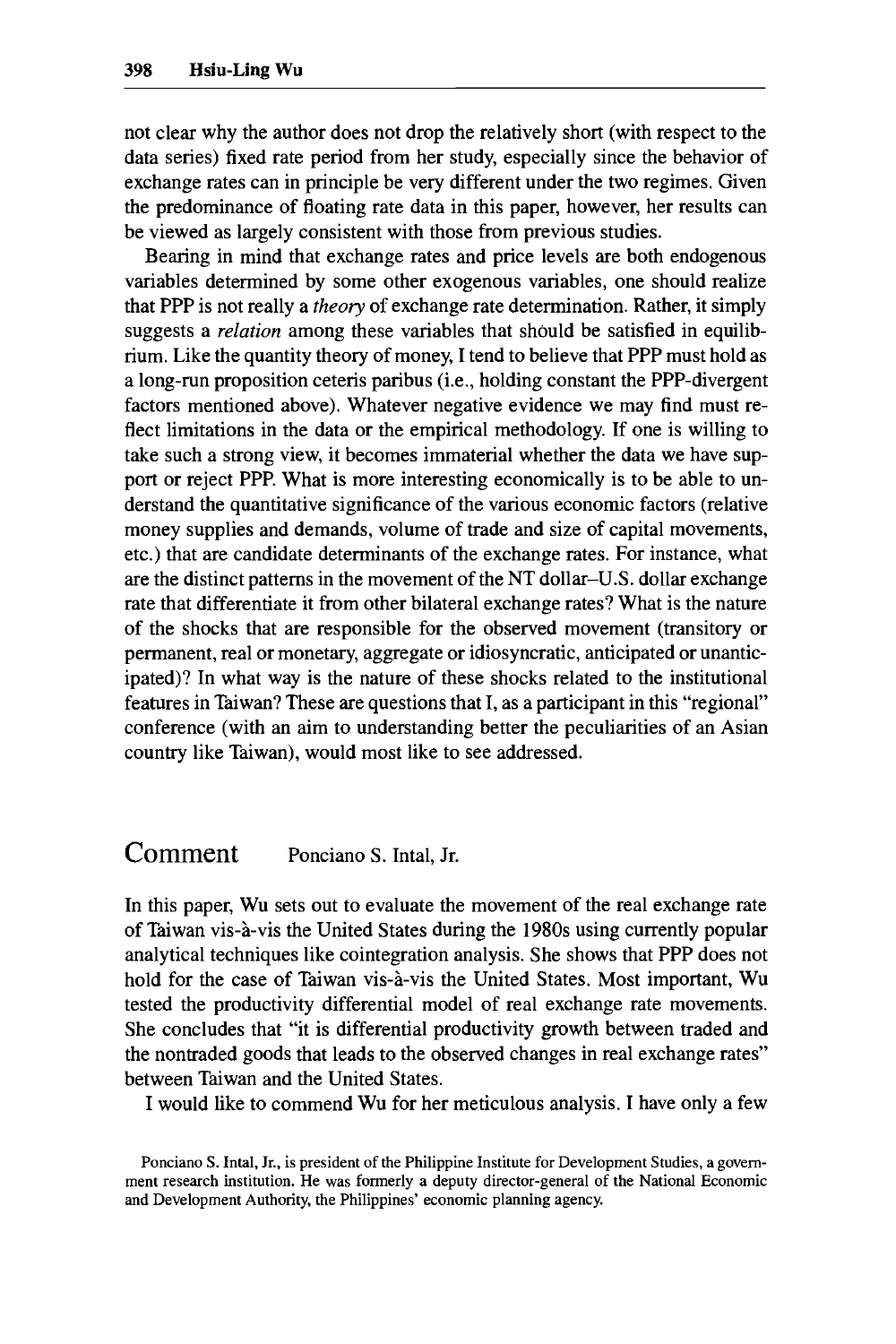comments, centering on the use of data, the need to explain the real appreciation of the NT dollar using the CPI series, the empirical test of PPP theory, and the applicability of the analysis to developing country comparisons.

### **Use of Data**

The paper states that using the WPI series, the NT dollar depreciated in real terms relative to the U.S. dollar during the 1980s. However, using the CPI series, the NT dollar appreciated in real terms vis-à-vis the U.S. dollar during the same period. The paper also states that U.S. productivity grew faster in the traded sector than in the nontraded sector relative to Taiwan during the period.

Given that U.S. productivity grew faster in the traded sector than in the nontraded sector relative to Taiwan, the productivity differential model of the real exchange rate (eq. [4]) suggests that the NT dollar would depreciate in real terms vis-à-vis the U.S. dollar. This is consistent with the real exchange rate series using the WPI but not with that using the CPI instead. It appears that the paper uses the WPI series in its analysis of the relationship between the real exchange rate and the differential in productivity changes.

I think the use of the WPI series instead of the CPI series in the analysis stands on shaky grounds. WPIs are generally heavily weighted by tradable goods, while CPIs include more nontraded goods and services. Considering that the real exchange rate is underpinned by the relative price of tradables to nontradables and considering that the paper uses the productivity of the service sector as the indicator of the productivity of the nontraded sector, **I** think it is only logical that it is the CPI series that should have been used in the analysis, rather than the WPI series.

### **Explaining the Real Appreciation of NT Dollar**

Given that it is the real exchange rate using the CPI series that is the more appropriate real exchange rate to use in the analysis, then the paper would have to explain why the real exchange rate appreciated when the productivity differential model implies otherwise. This seems to suggest that there are other factors that help determine the long-run real exchange rate in addition to productivity differentials and labor cost differentials. In effect, the author may have to resort to a more complex model of real exchange rate determination (see, e.g., Edwards 1989) in order to explain the movement of the NT dollar in real terms vis-à-vis the U.S. dollar.

An alternative although rather pedestrian way to explain the real appreciation of the NT dollar is to decompose the determinants of the nominal exchange rate and of relative prices. The appreciation of the nominal NT dollar during the 1980s appears to stem from Taiwan's high saving rate and balanceof-payments surplus combined with the deregulation of Taiwan's capital account and foreign exchange market, especially after the Plaza Accord. The rise in inflationary pressure in Taiwan vis-à-vis foreign competitors can be explained using the so-called Scandinavian model of inflation whereby the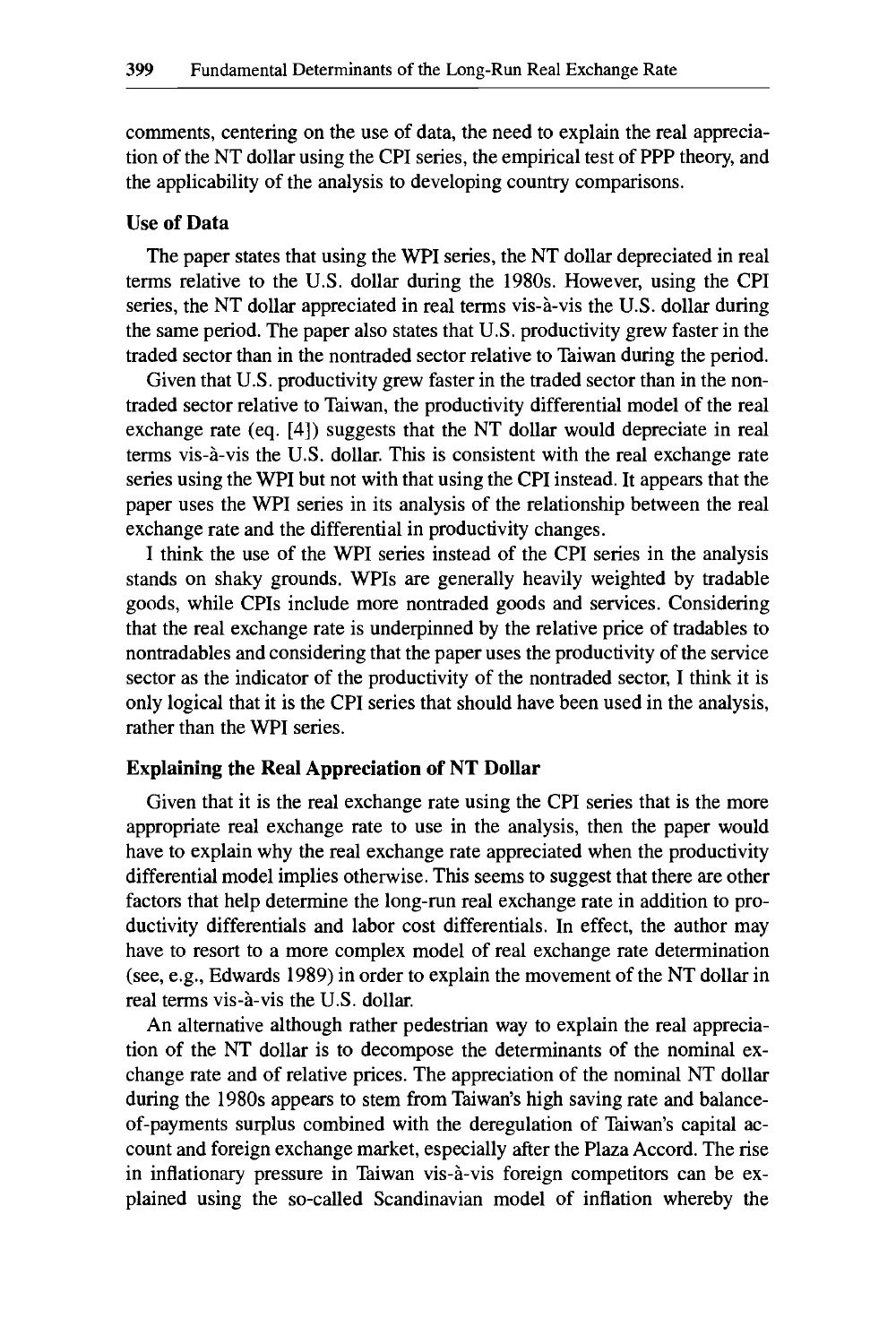balance-of-payments surplus becomes increasingly difficult to sterilize and the sharp rise in the growth of the tradable sector pushes wages and nontradable prices upward significantly.

### **Empirical Test of the PPP Theory**

It is not surprising that the cointegration test used in the paper shows that relative PPP does not hold for the case of the NT dollar in real terms. Virtually all empirical analyses end up with the same result as long as the hypothesis is that the long-run real exchange rate is constant. This particular hypothesis requires stringent assumptions about the behavior of the real sector.

However, in view of the recent modeling efforts on the determination of the real exchange rate (see, e.g., Edwards 1989), I wonder whether the formulation of empirical tests of PPP should not be modified accordingly. Specifically, Edwards (1989) shows that the equilibrium real exchange rate need not be a constant value; rather it is a path of values satisfying simultaneous equilibrium conditions for both the external and internal sectors of an economy, given equilibrium values of other variables affecting the real exchange rate (e.g., world prices, technology, tariffs). Basically, PPP implies that monetary shocks do not have permanent real exchange rate effects. Given this, it seems that the appropriate test of "dynamic" PPP is whether there are deviations of the real exchange rate from its equilibrium path. Unfortunately, the "vector of equilibrium values" of the real exchange rate cannot be not defined exogenously; rather, it is endogenously determined within a specific model of real exchange rate determination. This may mean that the usual tests of PPP (i.e., comparison of price changes or test **of** deviations of the real exchange rate from zero) may have to give way to "full model" tests that take into consideration the effects of the other determinants on the equilibrium real exchange rate.

### **Real Exchange Rate and Productivity Differentials in Developing Countries**

Some simple comparisons of real exchange rates and average labor productivity indexes among developing countries in Southeast Asia and China during the 1980s suggest that the productivity differential model of real exchange rates does not apply to developing countries. Table 14C.1 presents indexes of real exchange rates and labor productivity in selected countries. Notice that Indonesia and China registered the most significant and successful real exchange rate depreciations among the developing countries in Asia (and possibly the world) during the 1980s. Notice also that Indonesia (and most likely China also) registered significant increases in labor productivity, especially in the tradable sector (proxied by the manufacturing sector) relative to the rest of the economy. In contrast, the Philippine peso depreciated far less than the Indonesian rupiah and Chinese renminbi; moreover, the productivity improvements in the Philippine manufacturing sector were also meager.

In effect, the Philippine peso appreciated in real terms vis-à-vis the Indone-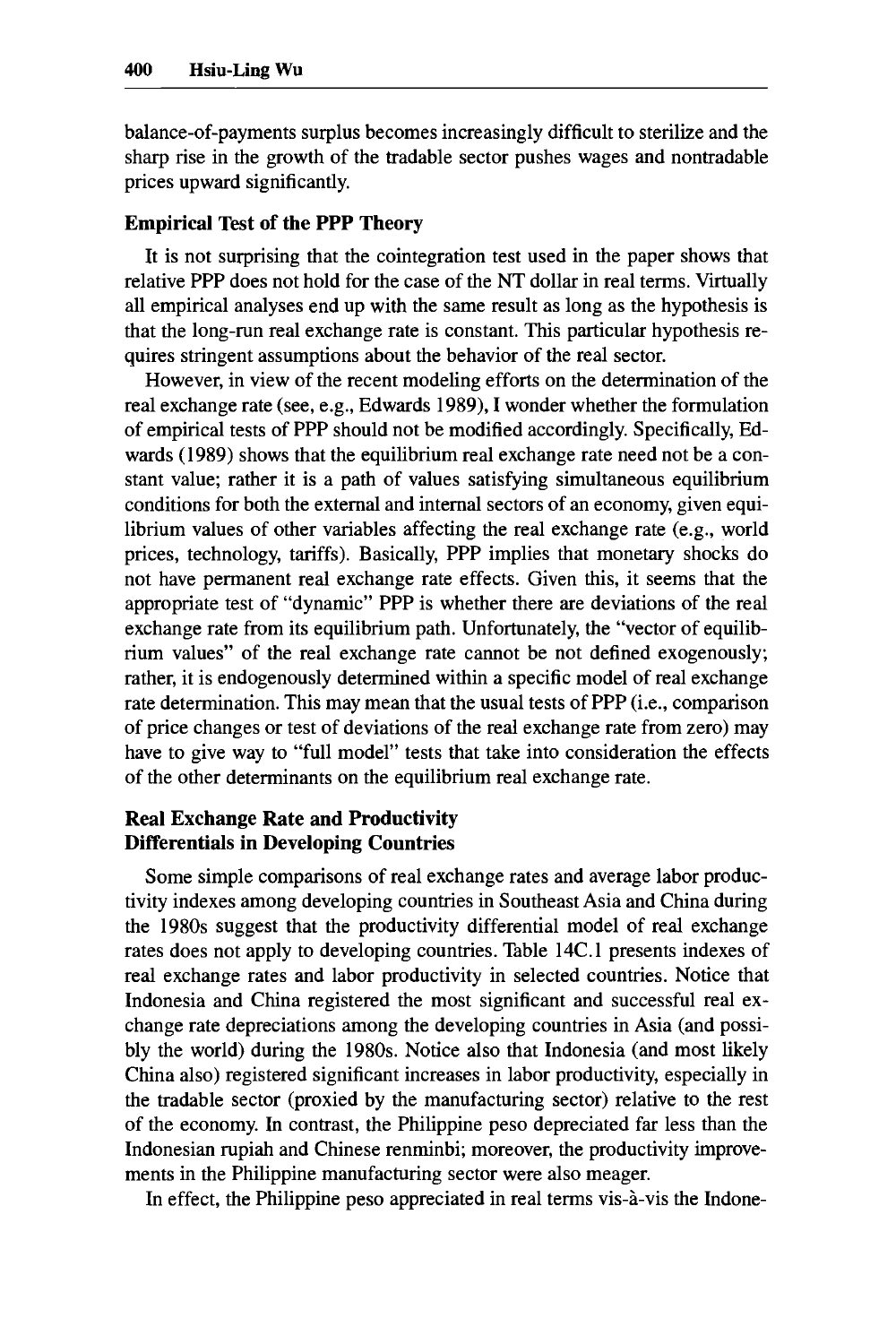| Country                    | 1980 | 1985 | 1990             |  |
|----------------------------|------|------|------------------|--|
| China, People's Republic   |      |      |                  |  |
| Exchange rate              | 116  | 195  | 215              |  |
| Labor productivity         |      |      |                  |  |
| Overall <sup>a</sup>       | 122  | 166  | 203 <sup>b</sup> |  |
| Manufacturing <sup>a</sup> | n.a. | n.a. | n.a.b            |  |
| Indonesia                  |      |      |                  |  |
| Exchange rate              | 141  | 162  | 239              |  |
| Labor productivity         |      |      |                  |  |
| Overall                    | 126  | 131  | 140              |  |
| Manufacturing              | 156  | 195  | 227              |  |
| Malaysia                   |      |      |                  |  |
| Exchange rate              | 125  | 109  | 129              |  |
| Labor productivity         |      |      |                  |  |
| Overall                    | 125  | 138  | 163              |  |
| Manufacturing              | 104  | 117  | 161              |  |
| Philippines                |      |      |                  |  |
| Exchange rate              | 99   | 101  | 112              |  |
| Labor productivity         |      |      |                  |  |
| <b>Overall</b>             | 120  | 96   | 104              |  |
| Manufacturing              | 122  | 107  | 119              |  |
| Singapore                  |      |      |                  |  |
| Exchange rate              | 111  | 103  | 101              |  |
| Labor productivity         |      |      |                  |  |
| Overall                    | 116  | 147  | 187              |  |
| Manufacturing              | 114  | 136  | 189              |  |
| Thailand                   |      |      |                  |  |
| Exchange rate              | 109  | 113  | 115              |  |
| Labor productivity         |      |      |                  |  |
| Overall                    | 118  | 136  | $167^{\circ}$    |  |
| Manufacturing              | 121  | 131  | 165 <sup>b</sup> |  |

### **Table 14C.1 Indexes of Real Effective Exchange Rates and Average Labor Productivity (1975** = **100)**

Sources: Intal (1992a) for real effective exchange rates; Intal (1992b) for average labor productivity indexes.

*Nore;* An increase in the value of the real effective exchange rate index means an exchange rate depreciation.

"Base year is 1976.

b1989.

sian rupiah or the Chinese renminbi. This result is in sharp contrast to the implications of the productivity differential model of real exchange rates. The key reason for this is that simple real exchange rate equations like equation (4) in the paper embody stringent explicit **or** implicit assumptions about the nature of factor and commodity markets, especially factor market flexibility and factor mobility, low or no tariffs and nontariff barriers, and full employment. In most cases, developing countries do not meet these conditions.

More important, in the case of successful reforming economies like Indone-